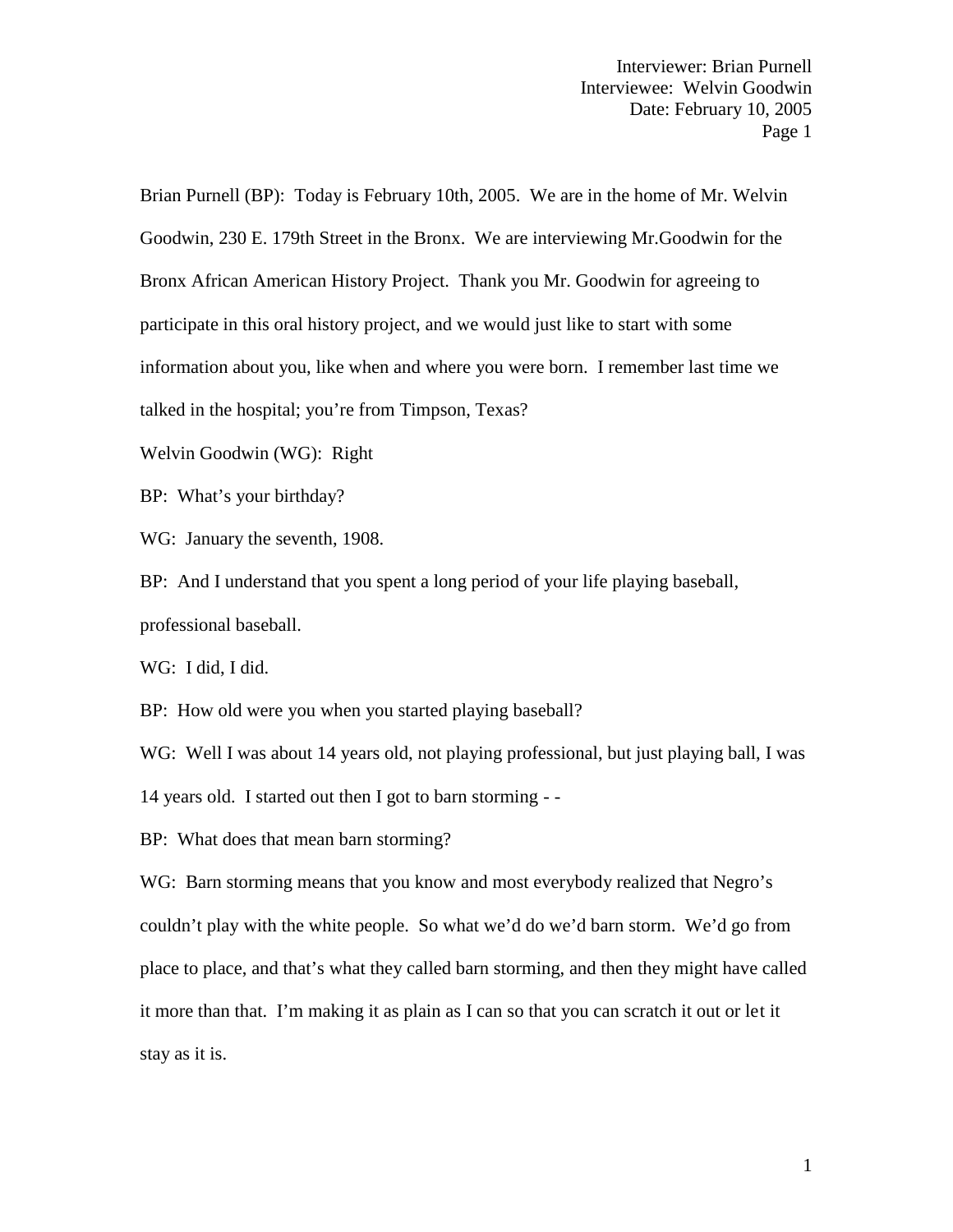Interviewer: Brian Purnell Interviewee: Welvin Goodwin Date: February 10, 2005 Page 2 BP: I'd like to talk about your experiences playing baseball. They called it the Negro Leagues right?

WG: That's right.

BP: Where were your parents from?

WG: Texas.

BP: They were from Texas too?

WG: My father, his father and his grandfather, they were born in England, and they moved from England to Texas.

BP: They were born in England?

WG: Right. I wasn't born in England, wish I had been. And I really hated that I didn't do like my mother asked me to do. She asked me to go to school, learn all about the Africa and everything, it was the richest culture it was and I didn't know. Just to tell you the truth, I figured she was just lying, just talking. But after she told me all of that and I didn't do it and I found out what I could have been, I never did get over it, but it was too late.

BP: What kind of work did your parents do?

WG: They were farmers. My daddy was a farmer.

BP: On what kind of farm?

WG: All things, cotton, corn, and stuff like that, they'd plant cane, anything that was plantable and that you could make money out of, just like picking cotton, I could pick 300 pounds of cotton a day.

BP: Did they own their own farm or they rented it, or they were sharecroppers?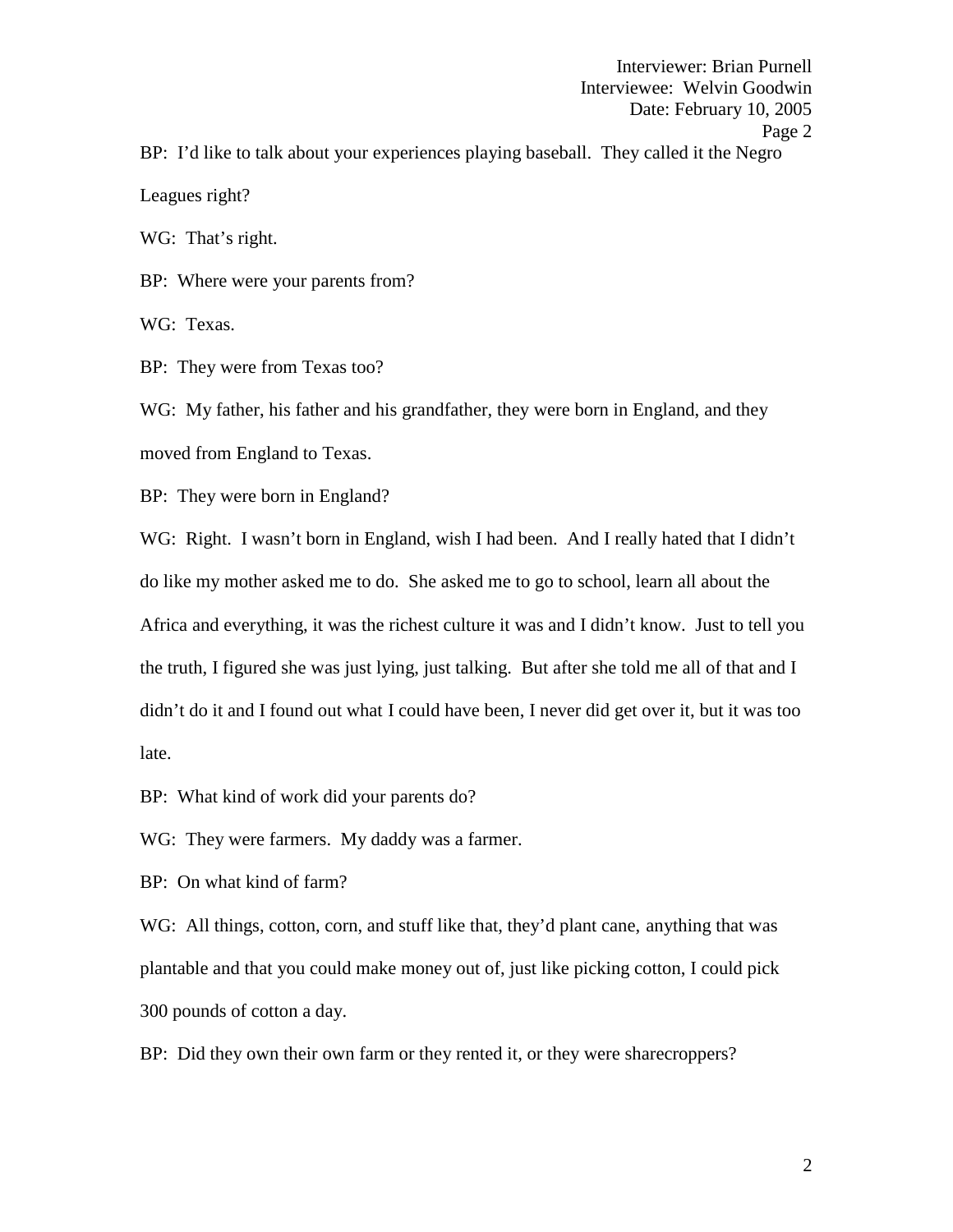WG: Yes, a couple of them they owned, but the most of them, I would say that they was renting them farms.

BP: So they weren't sharecroppers?

WG: Yes most of them was sharecroppers, that's what they was called, but they wasn't

like, you know it might been printed because my father and I, he wanted to take his

family and move to help you out, it ain't nothin nobody could do about it.

BP: So there wasn't - -

WG: There wasn't no sharecropping.

BP: They weren't tied to just one - -

WG: No they weren't just tied to one family.

BP: As a boy did you work on the farm?

WG: Oh yes work on the farm, made a living on the farm.

BP: How old were you when you started working on the farm?

WG: I was less than 10 years old when I started working on the farm.

BP: And what was the first job they would have a boy do?

WG: Well there wasn't hardly no first to it. When got big enough to pick cotton, you went out then and picked cotton. It wasn't what you thought, it was what your mother and father thought. You'd work all the week and when it comes for you to make some money for yourself and you had to work on a Saturday, you couldn't get nothing on the weekends like say on a Friday or Thursday - - all that went to your father, you'd get none of that.

BP: You didn't get free time.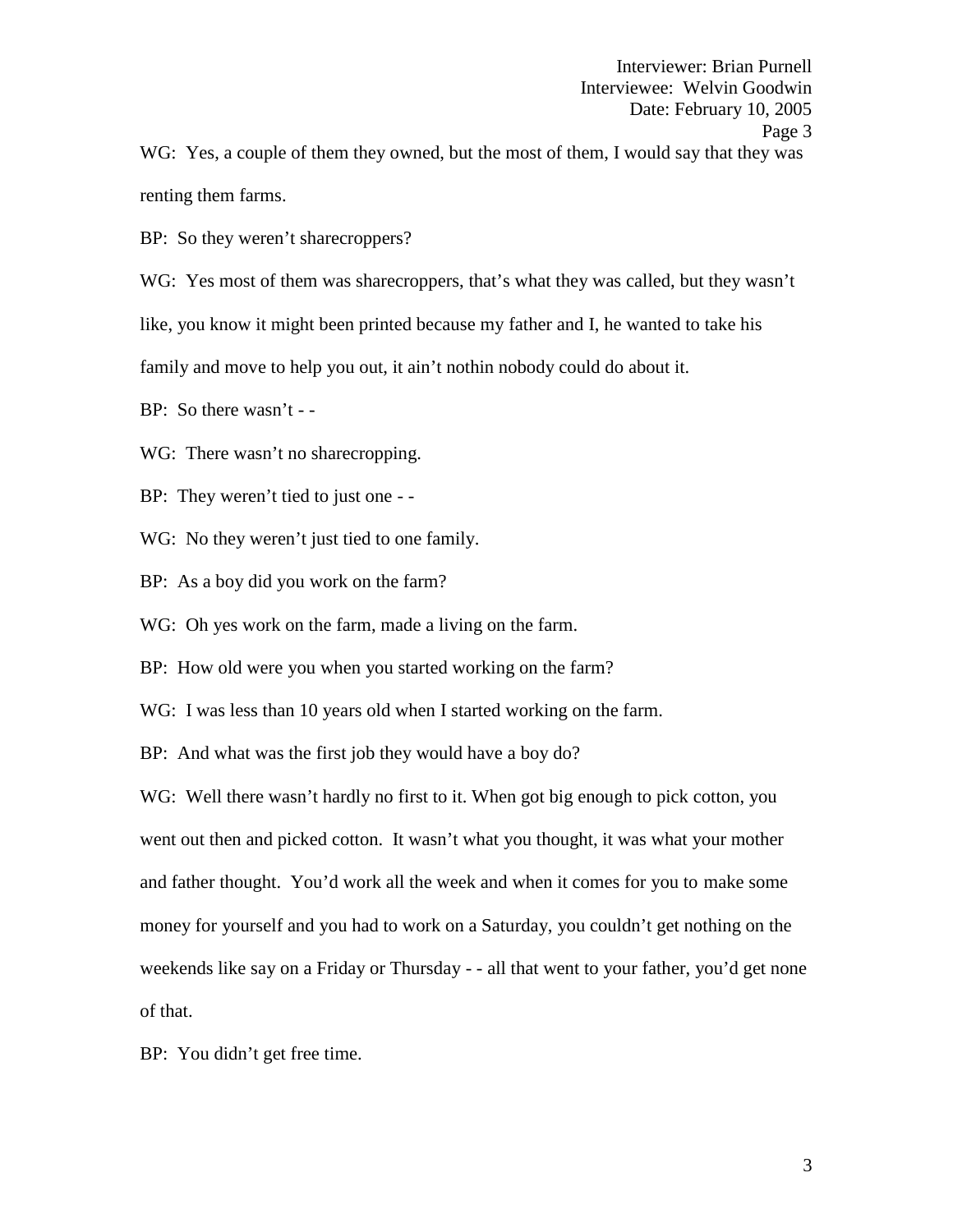WG: If you wanted to make some money for yourself you'd work Saturday and that money you'd made you got it. If you picked 600 pounds of cotton then you got \$600. I'm just saying dollars as - - I wouldn't know how to put it, but that's what you did. All the money you'd make on a Saturday would come to me.

BP: How many brothers and sisters do you have?

WG: You wouldn't believe me, but I had nine sisters and two brothers but I am the only one and my sister in Vernon, Texas, there's only two of us left out of the nine - - but we'd pick a bale of cotton a day. [Laughs] Any time you wanted a bale of cotton - - and at that time when you went out and picked say - - if you had a farm you'd invite us over to pick that first bale of cotton to beat all the rest of the farmers selling their cotton. They were ready for us because they knew we could pick that bale of cotton a day. Wasn't nothing about being hired, they'd just tell you come and pick that first bale.

BP: What year were you born?

WG: 1907 - -I can't think right now. 1908?

BP: So you started playing baseball when you were about 14.

WG: 14 I was playing professional, but it wasn't like such a paid thing, this was just school boys playing. But when I got up - - really loved to play against them 'cause they still wasn't letting me play with the white boys, we couldn't play with them or play in the field with them.

BP: But when you were a boy, not when you were professional, did you play with white boys when you were just kids?

WG: Oh yes. In fact, my mama used to keep white boys and I didn't know anything about discrimination and stuff like that.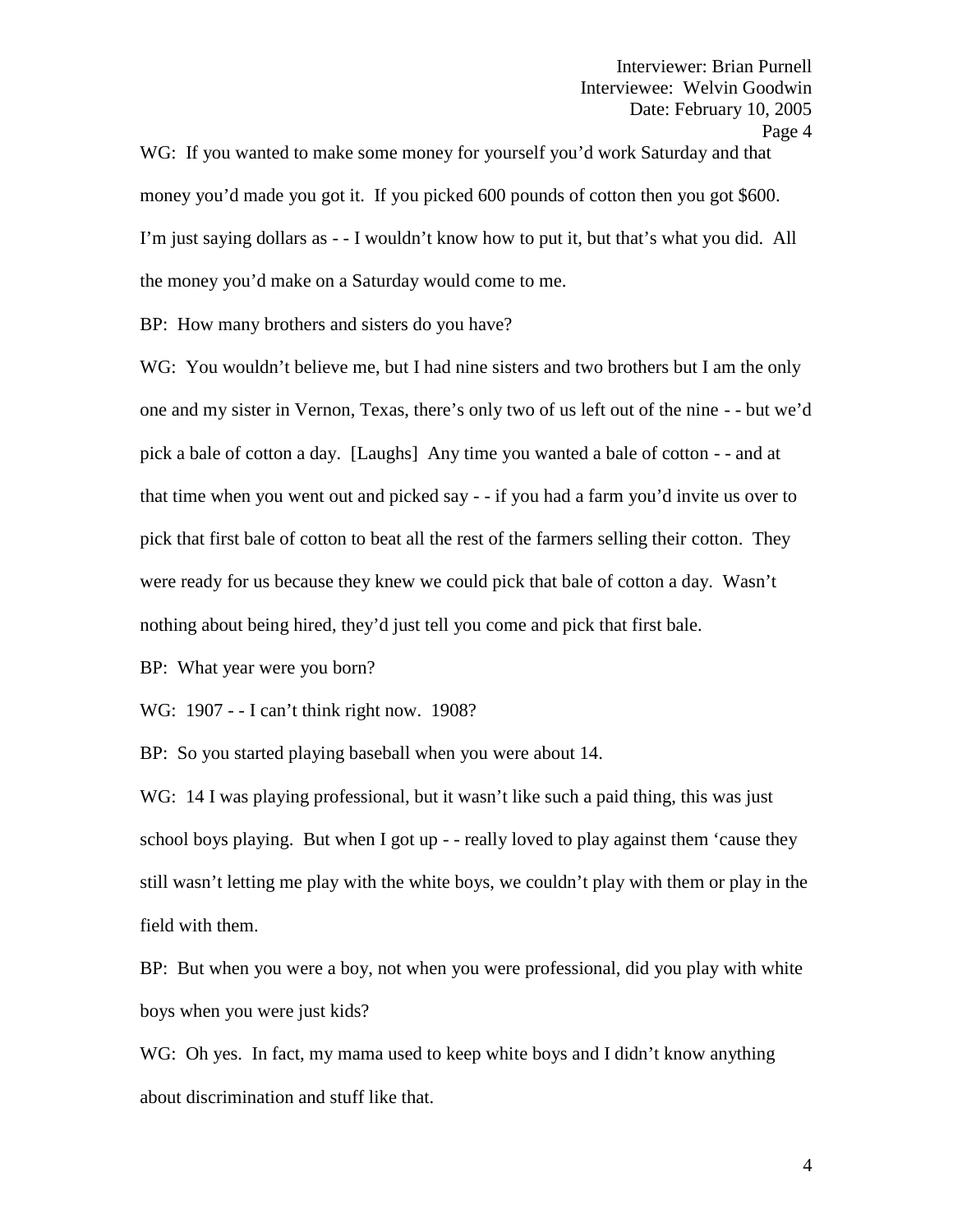BP: I'm sorry, what does that mean when you say your mama would keep white boys? WG: She would keep them - - if the white people would be going out somewhere, or wanted to go visiting, she'd keep them boys for her.

BP: They'd stay with your family.

WG: They'd stay with my family. There were three of us, two brothers and [Inaudible]. BP: So as a boy you could play together just as school boys - -

WG: Oh yes. We washed in the same tub. We didn't have no special bathtub - - in fact, they didn't even have bath tubs in them days. But we'd take one of those clean, pale tubs and put all three of ya in there to wash, never did think nothing about it.

BP: So when was the first time that you became aware that whites and blacks were different?

WG: It never did come to me. I always knew that I was Jim Crowe. I knew how to take it and today ain't nobody can make me hate no man, much less a white man and truthful speaking, I'll say it to my own people. Well I really hate my father, he's the one that would take me out of my field, make me pick the white mans garden and then that's when I'd come up losing. But other than that, I never had no way against a white man and don't have today. I treat him just like I would love and treat my family, but talking to you and to other people that I have to talk to or want to talk to, you are always going to be discriminated against. I don't care how black you did or how white you did, it's going to be there. But I don't bring that up, don't even bring it up in meetings or nothing like that. I don't hate nobody, don't care what color you are, or how you treat me - - I'm not going to ever mistreat you or your color. But me and them white boys, we used to fight, go on - - but that wasn't nothing like being discriminated against. My mother was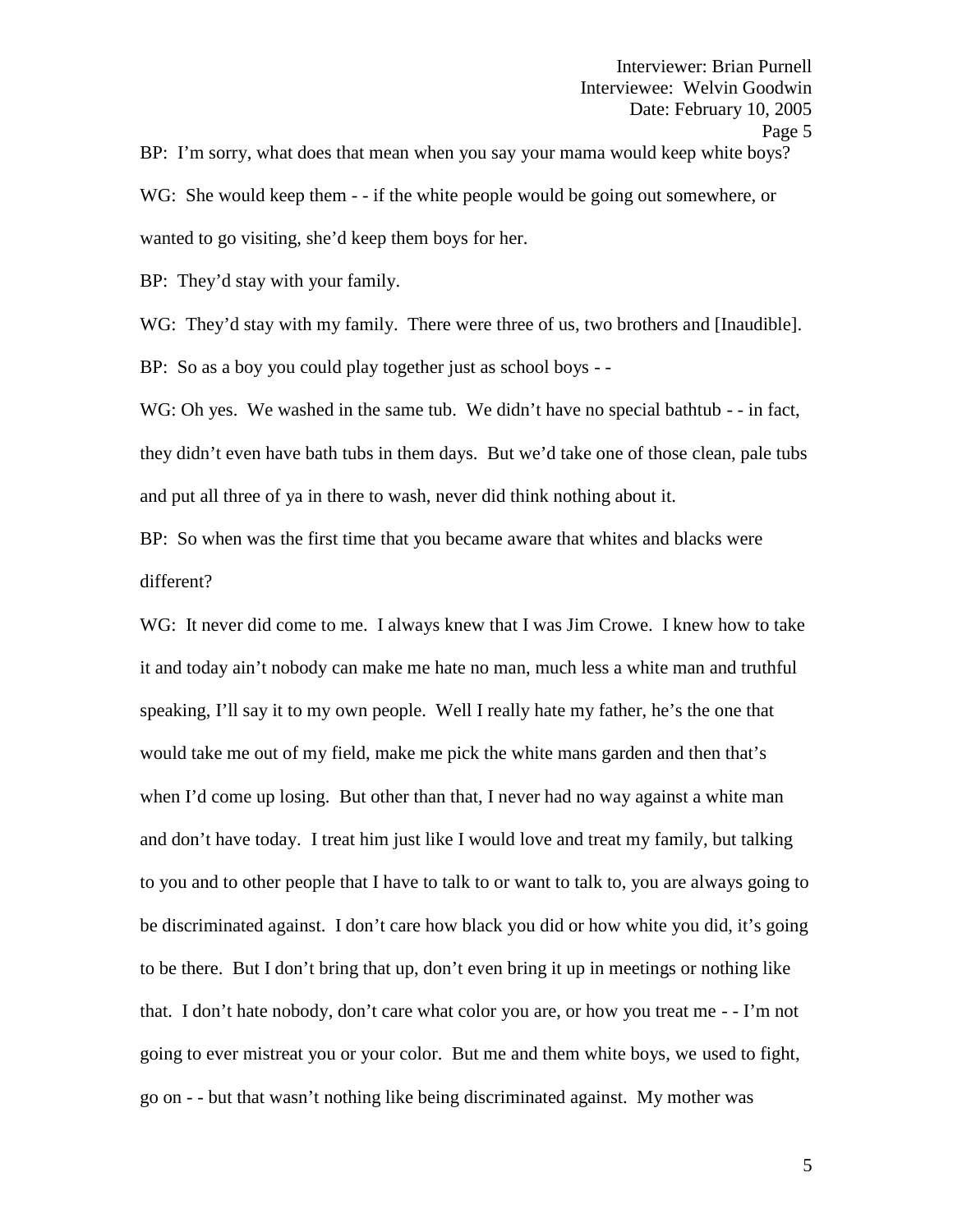keeping them. She'd take that hickory stick and whoop them just as she'd whoop me. But you can't do that now. And you couldn't do it then if people knew about it, you couldn't do that.

BP: When you started playing baseball what position did you play; were you always a pitcher?

WG: Always a pitcher. I could play any part but you know, if you're a good pitcher you didn't put him out there handing the pitch when you figured he had enough, you'd take him out and sit him down but that's what the size of pay but he didn't want to hear that because when he didn't want to go in, they knew if they put Satchel Paige in there they had it coming. That was a winner because nobody could beat that man. And white folks know it now, they know it today. There wasn't nobody who could beat Satchel Paige. But then still by discrimination they just didn't like it and truth be speaking -- That man could throw a ball that would - - it would just look like it was coming so straight to you and then all of a sudden it would disappear. [Laughs]

BP: Did you bat against - -

WG: Oh yes. I told you me and him tied up in Kilgore, Texas. You might remember Kilgore, Texas was one of the greatest ball fields in Texas. One of the greatest ball fields in Texas. And besides, I didn't ever have any anger in any body no way, and I thank god for that. Whatever you was and how you treated me, I felt like it was - - a lot of that I knew wasn't right but I knew how to go along with it. Of course if you want to live, you know, nobody's saying it wasn't happening and it's still happening as far as I can see. There's still discrimination going on but it ain't as bad as it used to be.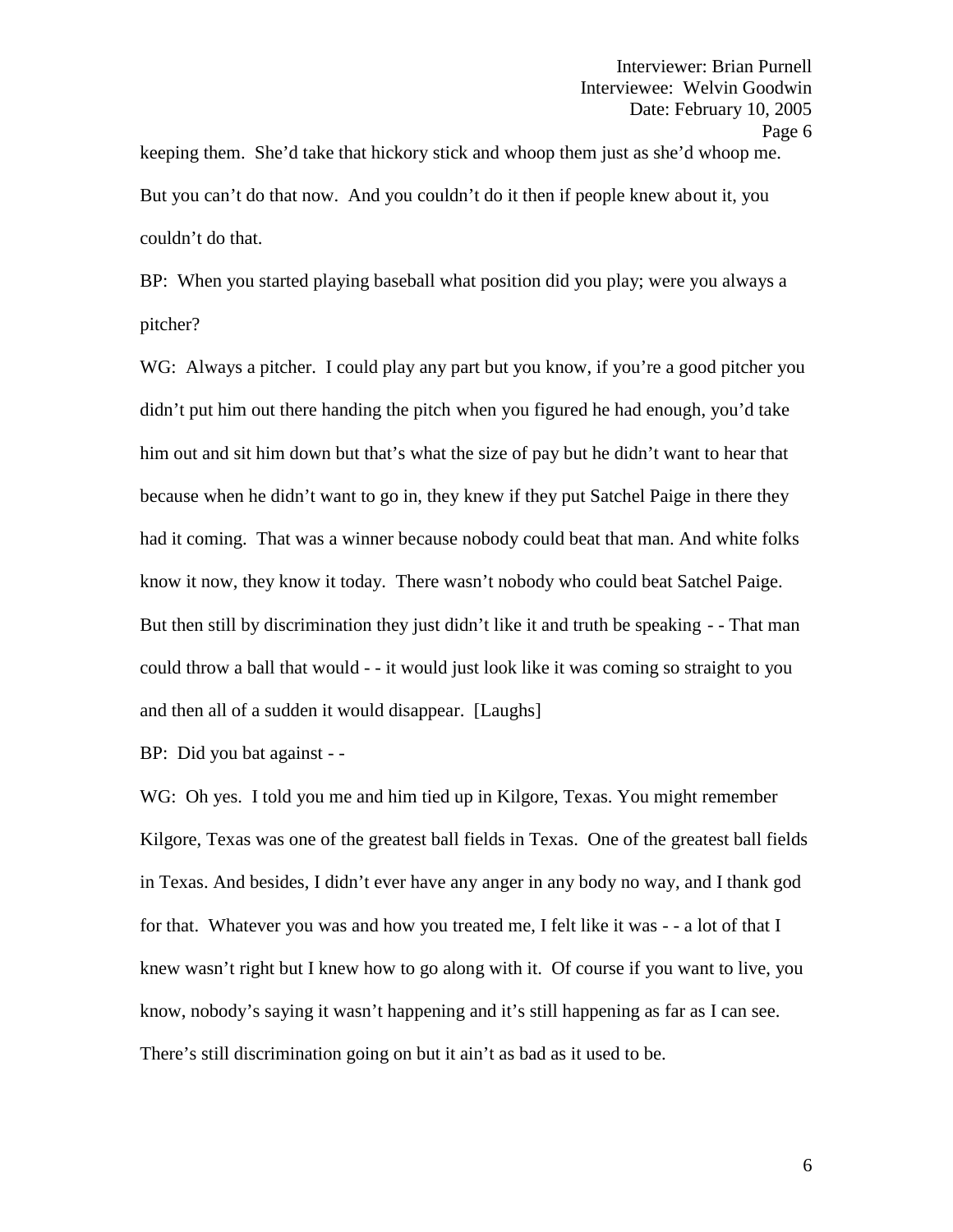BP: What was the worst form that discrimination would take when you were younger in Texas?

WG: Well, truth be speaking, its still history. Anytime you'd whistle at a white woman or looked at her, or her dress blew up and you looking, they could kill you for that. [Inaudible] But they done still [Inaudible] today, that you could get by with that but there wasn't no business about it then. What do I care about looking a white woman because her dress blew up, it didn't bother me. But yet there still guys that are being killed today just over them kind of things. They don't come out as those, but if you take a Negro looking too much at a white woman, not even then, today; they'll watch ya. The two of you walk out alive - - that's in the South - -as well as it was here. I've had to come down the street; if a white woman was coming down the street I'd have to get off the street and walk in the street, couldn't walk down that street with a white woman coming. But yet still I always did and got by with it, I didn't never care nothing about that kind stuff, I always respect the white women the same as I did mine. I just grew up like that, never did have no problems. Today I can go south and all the white people I used to work for [Inaudible]. That's been over 25 years ago and I did have to go back.

BP: When did you start to play for the Negro leagues, was that with the Black Yankees? WG: It was the Black Yankees but we never did get started, in other words just to play Negro's against Negro's until Jackie Robinson and them people come up. You never was able to go in and play in the park with 'em - -

BP: With white folks.

WG: That's right. Then finally got word that you could play against the white boys but you couldn't have just a team, just a Negro team.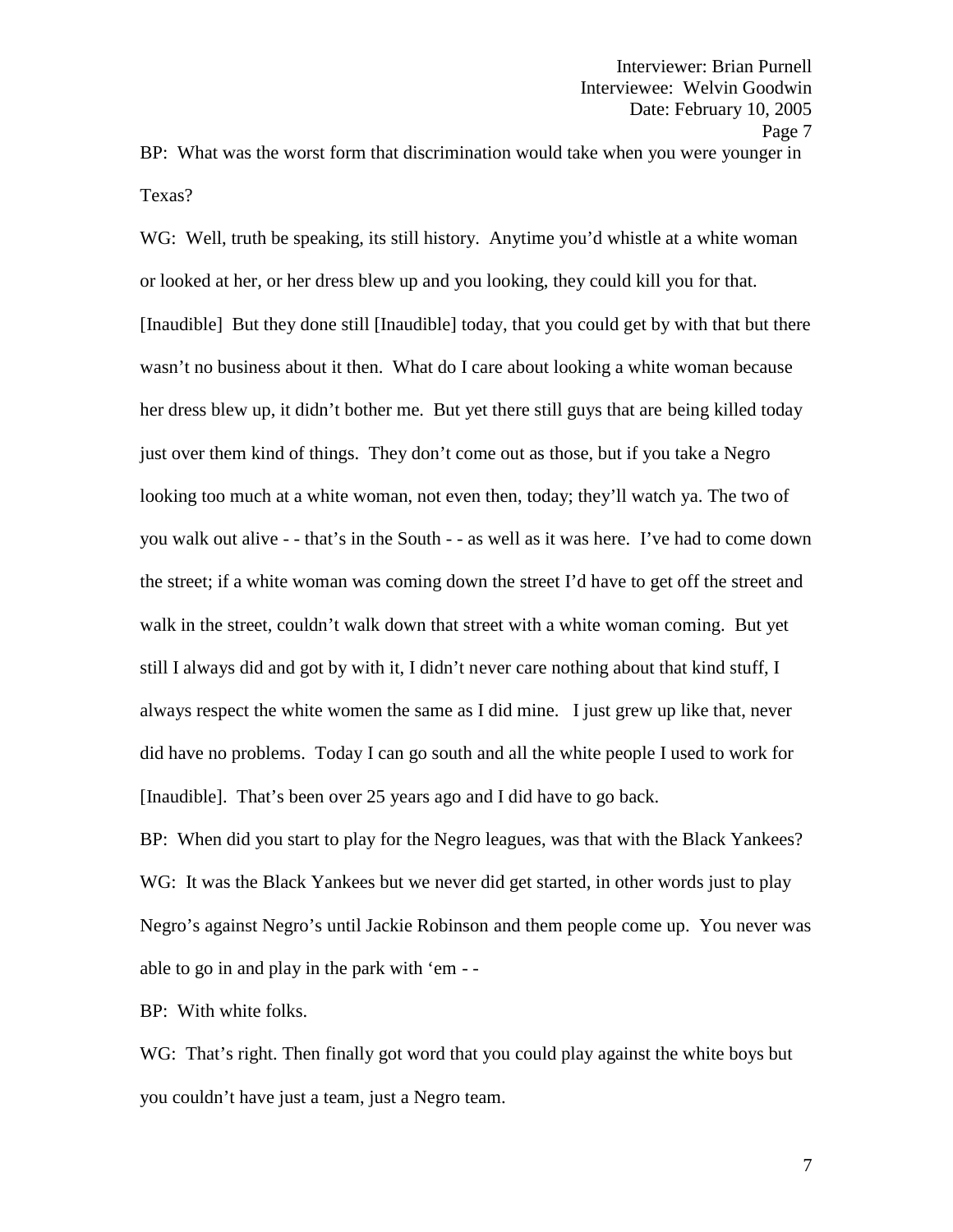BP: But before Jackie Robinson, you would just play with other black people?

WG: No, before Jackie Robinson - - well after he come up I wasn't good enough to go into [Inaudible] and pitching against Satchel Paige. What they want put me up with Satchel Paige? That man could strike out anybody, burn a fool. And it was proven that [Inaudible]. He'd call us all in, this was in the  $9<sup>th</sup>$  inning - - he'd call all the ball players in, outfielders, infielders, everybody in - - struck out the side.

BP: With nobody in the field?

WG: Nobody in the field. Nobody even coming to the bat but the other team. [Laughter] And he struck out every man and every fool.

BP: Three up and three down.

WG: That's right. And that ain't heresy, I've seen him.

BP: How long did you play in the Negro leagues, how many years, do you remember? WG: Well, truly speaking I played only [Inaudible] I was at least 26, 27 years old and I was aware that I couldn't even play in the Negro league. But Josh Gibson - - ain't no man could beat that man pitching. And that's the reason why, you've probably heard of him - -

BP: Josh Gibson?

WG: Yes. And he wasn't easy - - you know a pitcher don't sell, he'd just get out there -- and like a relief man, he could really pitch it.

BP: When did you know you were good at baseball? Just from playing baseball as a kid? WG: Just from playing ball in school. My father, god bless him he's dead and gone, but he was the first one started me off playing. He bought me a glove and a ball and a bat and I never did forget him for that. He did everything he could to make me a good ball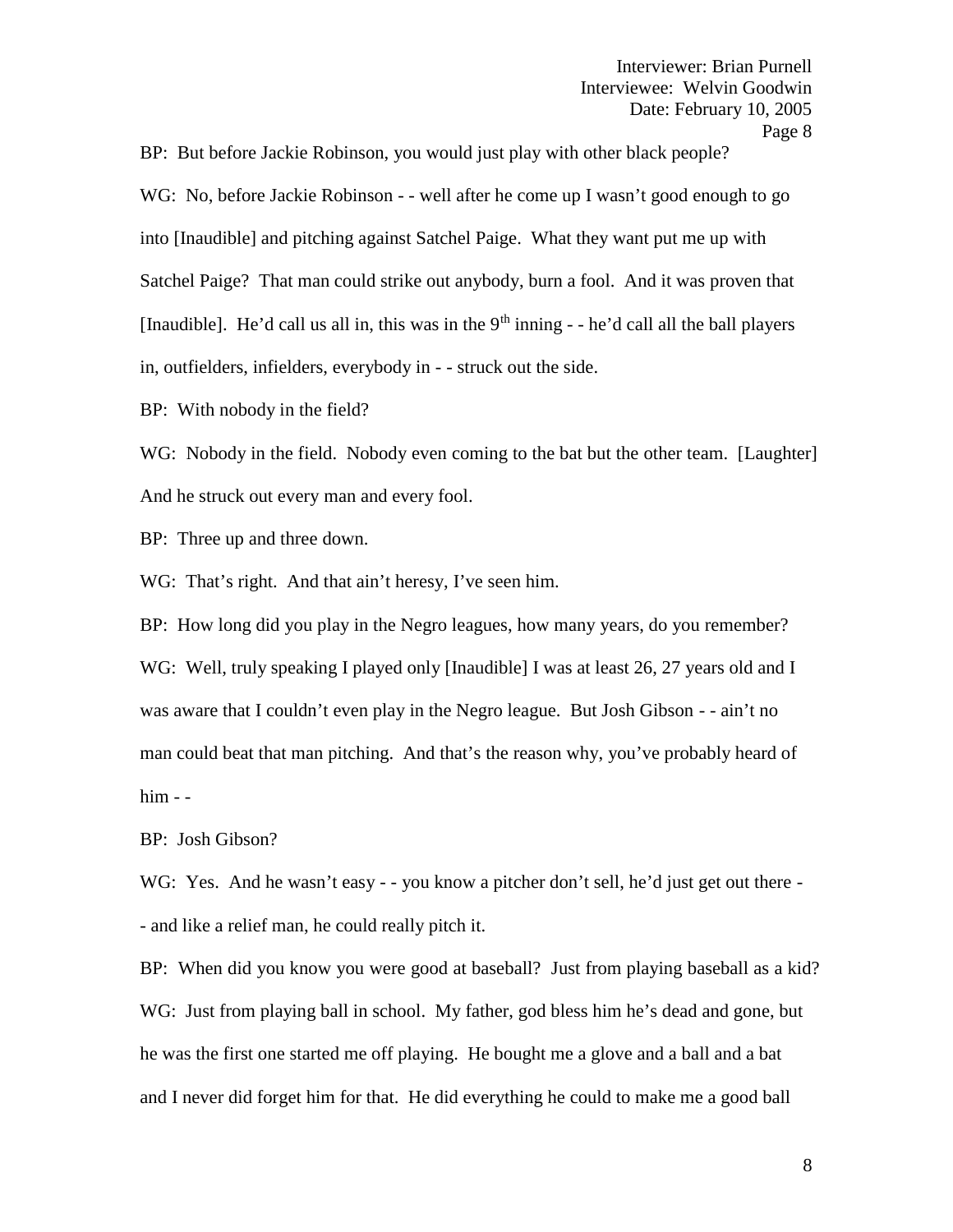player and I was. I could pitch but I couldn't pitch enough like good 'ol Satchel Paige. [Laughs] Like I said, when we tied up that Saturday, he said, "Now look," he said "now you know baseball, you were not supposed to hit a home run - - if one of your players hit a home run, let him run all the way around the base until he get to third base and then turn him back and he'll go back to the umpire can call you out." Which was happening in those days. You couldn't go back - - If you hit a home run, you had to go all the way around, but then they'd call you out. So that's the reason why I stayed tied with him for 9 innings because the next year you could hardly get in the baseball park. Still I didn't score the next inning. But it's said that people came out because a Negro team and two Negro pitchers, they won't see that. And they didn't never see it.

BP: Did you travel all around the south?

WG: All around the south, oh yes and the north. It was - - work was like that might be hard to find now because I know I got a lot of records and I had a pair of shoes that I used to play against Satchel Paige, I had them shoes. That glove I used to play with - -Finally that stuff get away from me. A lot of the righty's couldn't get away from me.

BP: Were there a lot of the fans that would come to the games?

WG: Oh yes.

BP: So you must have been a real popular young man?

WG: Not just me! [Laughter] Not just me.

BP: What was it like; we'll say you just played a game and you're in a town somewhere else in the country, what would you and the other guys do after the game?

WG: Well, truth be speaking, you went out, you had fun, then the ones who wanted to get drunk, got drunk, and I'm telling you the fights. And Satchel Paige in fact if you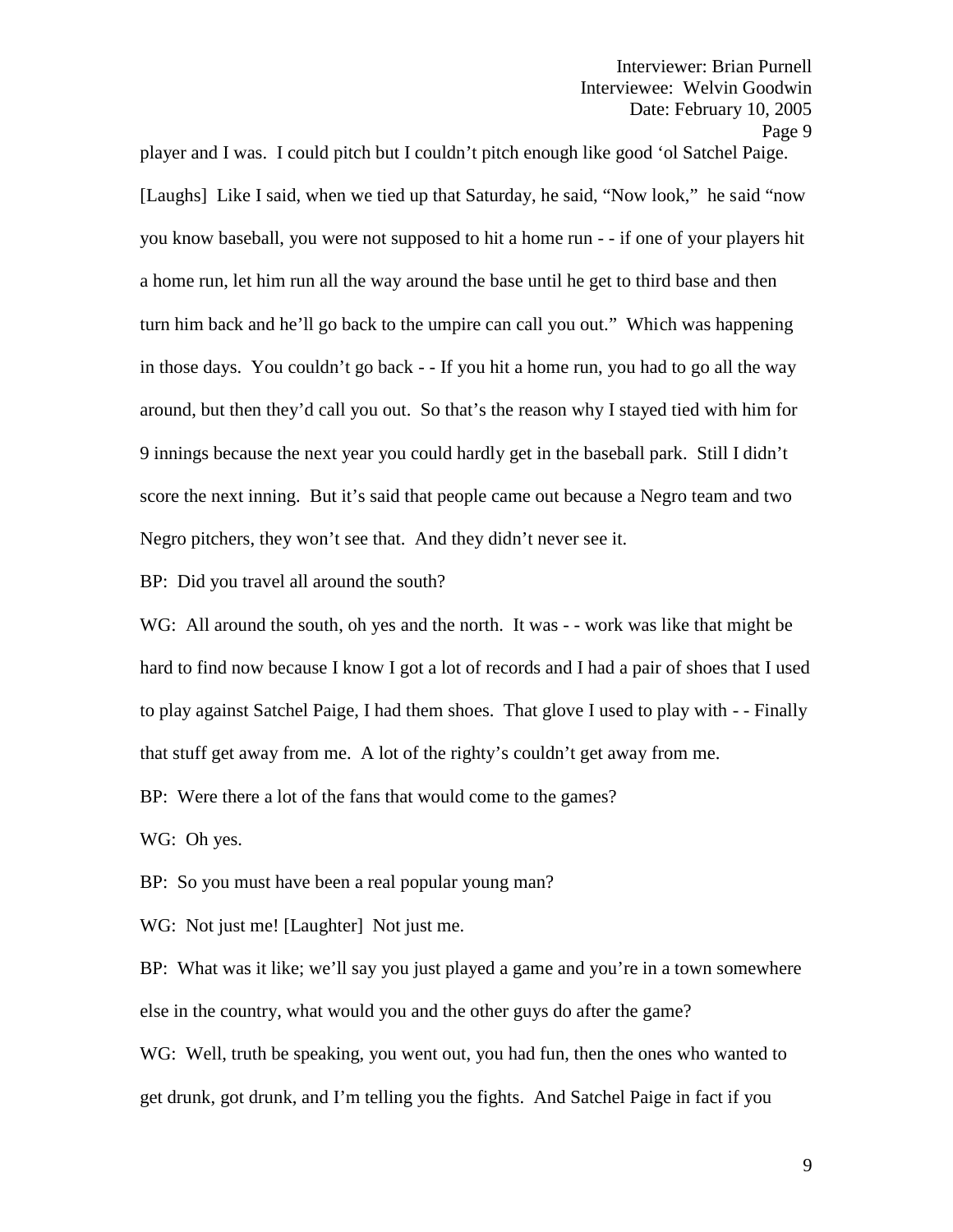hadn't read about it, then that was the most popular colored ball player - - you ought to play him one time. He did his thing and then two, I don't have this record, but it is a record, that the first two boys that played was in St. Louis. When they come to call them out to play, they was up in the hotel drunk. Now this is what I heard, that don't have to be true, so you better be careful bout writing that. But still, they are the first two Negro's that first played - - but they was in the hotel drunk.

BP: What did you do when you were finished playing baseball?

WG: Well, when I finished playing baseball, I was just sad, they called 'em and I guess said "Operator, I had my own place" and I went and did this for my self.

BP: In Texas?

WG: Oh yes, in any place 'cause right now you think them shoes shine, I'll take them shoes off and you swear. [Laughs]

BP: I just shined them this morning though.

WG: Yes but they ain't shine. [Laughter] Look under that bed over there, you see a pair of shiny shoes over there and they ain't shining like they should be. [Crosstalk] That's when I said I told you the truth before come they wasn't shined. [Crosstalk] But really my real living in them days was farming. Anybody that could farm and know'd how to farm, you didn't have no problem.

BP: When did you move to New York City?

WG: Well I didn't come to New York City 'till '45. But I also had been to New York City so many times.

BP: When you were playing ball?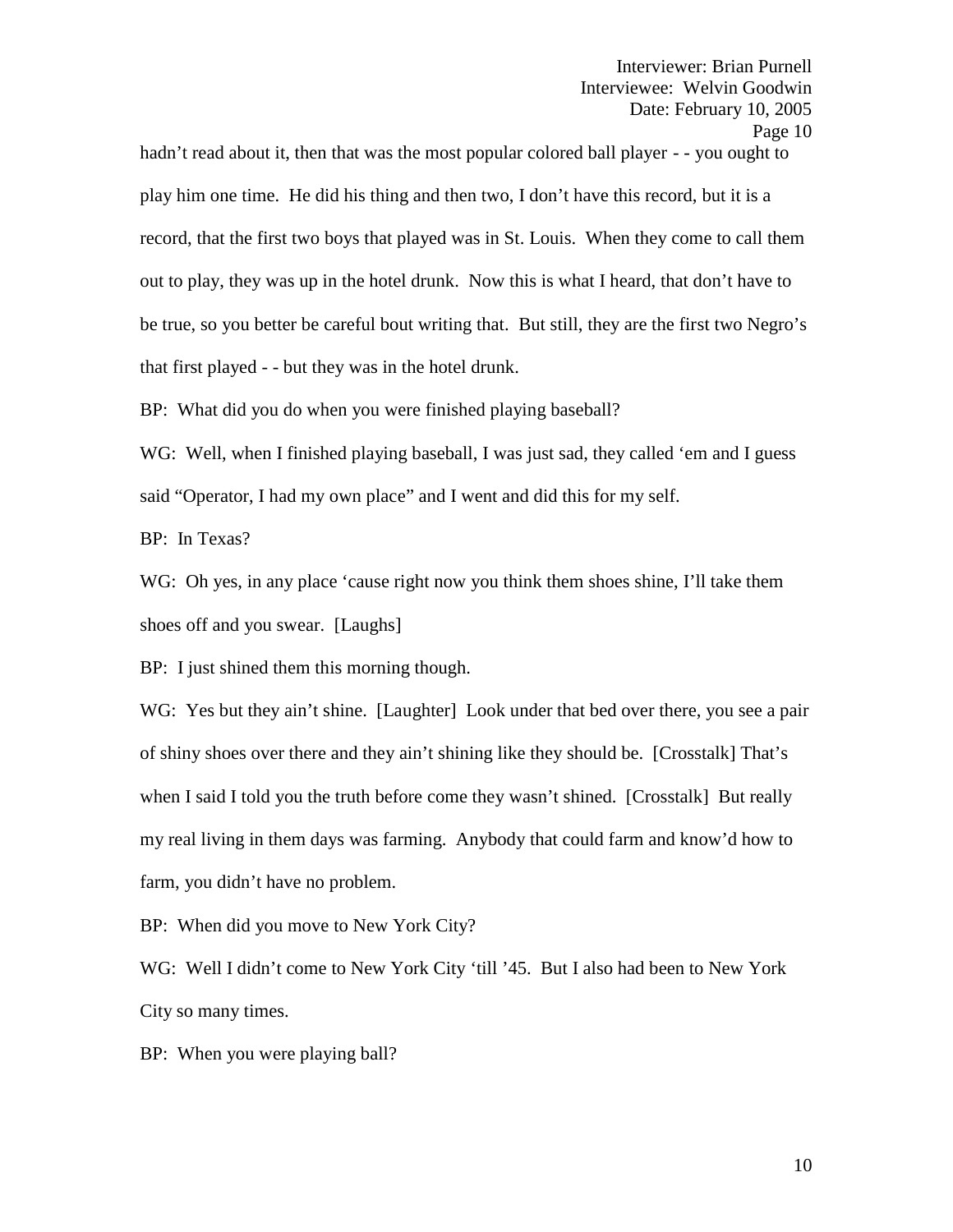WG: Playing ball. In the Kansas City line up, they used to have the best team there was and he could tell you that. Names that I can't even call on that team but they had some of the best ball players there was in the world, much less just in the city. They had the best. BP: So why did you move to New York in 1945?

WG: Well, since I'm talking to you and since you knew about it, discrimination. I got tired of being treated like I was treated. So, I was playing baseball and I was just coming - - going around playing baseball and then I found out that I could beat it - - and I kept on telling his brother you know, we're going to New York one day. But didn't do that much good, but everyone that I brought here would listen, they just agreed - -BP: Say it again?

WG: I said although they listened to me because they didn't know anything about discrimination, I just brought 'em on anyway.

BP: So was life better in New York?

WG: Well you know that, you don't have to ask me that question.

BP: How was it different I guess is what I'm asking.

WG: Well it was a little difference but the way it was carried out, it had to be different 'cause you black and you could be walking down the street with a white woman and you wasn't raised in New York. You couldn't do that just do that. You'd be in a black neighborhood walking down the street with a white - - but then when they got up and the white folks find out that - - they'd got to make some kind of break in the - - beginning to loosen up, beginning to break loose. But truth be speaking, I had a better time in Texas than I'm having here. But yet it still, I waited too late to come. That big house that there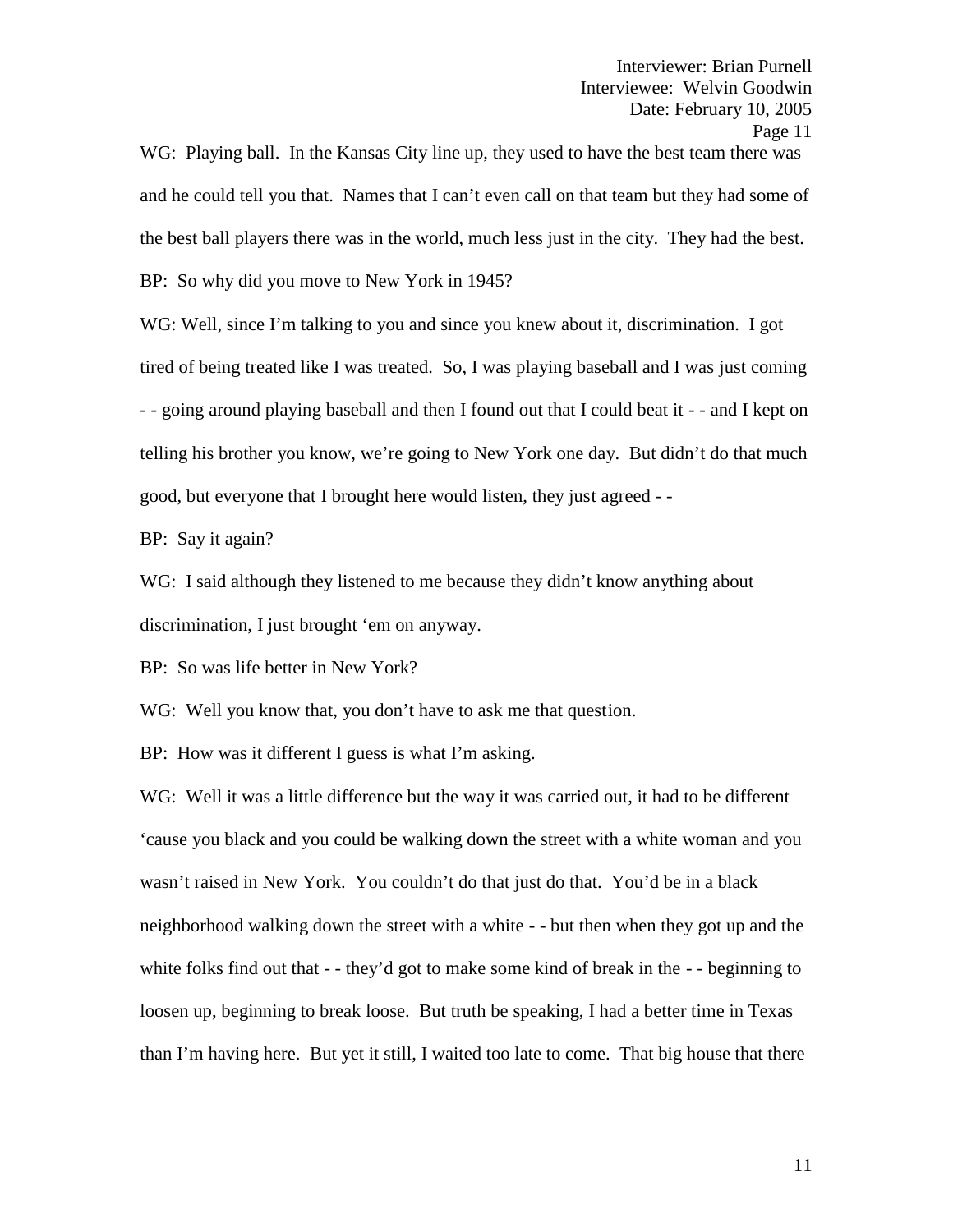you see on 169<sup>th</sup> St and Boston Rd I should of had that home. All those houses from Boston Rd down to Prospect Avenue but I didn't have enough brain.

BP: Why couldn't you get one of the homes, because you couldn't get it quick enough? WG: Didn't have no brains, just had sense - - anybody had money, you know money - with money and you could buy anything - - so I had money, know'd how to make money, still there wasn't goin' good for me 'cause I didn't do nothing with it.

BP: When you moved to New York, where did you live at first? Where was the first place you moved, was it Harlem or the Bronx?

WG: I didn't move to Harlem but that's the first place I stayed was in Harlem. I'd heard so much talk about Harlem and that's where I was doing. Then I still don't regret it because man I lived near the Apollo theater and all of the big shots and everything. I lived in that.

BP: Where was that, in the Bronx?

WG: No, in Harlem. Harlem has always been the biggest and the best but they wasn't able to bring it out and they could only go so far and that's what happened, but right now Harlem is one of the most popular places there is for Negro's today - - I got a pastor he tried to get, I didn't know they had that man living there, but he had a meeting and he said look, they selling out, I forget that Harlem - - it wasn't Harlem hospital, it's the one down close to St. Nicolas Avenue. Do you remember? Fredenham Hospital. Now he knows more about Negro's than me. But still he got us all together and in there had 7 millionaires and I didn't know a millionaire no more than a shoe shiner. [Laughs] But he had 7 million in his - - in this meeting. He said look, they getting' rid of Fredenham or whatever name it is - - getting rid of Freidenham Hospital - - said we got enough colored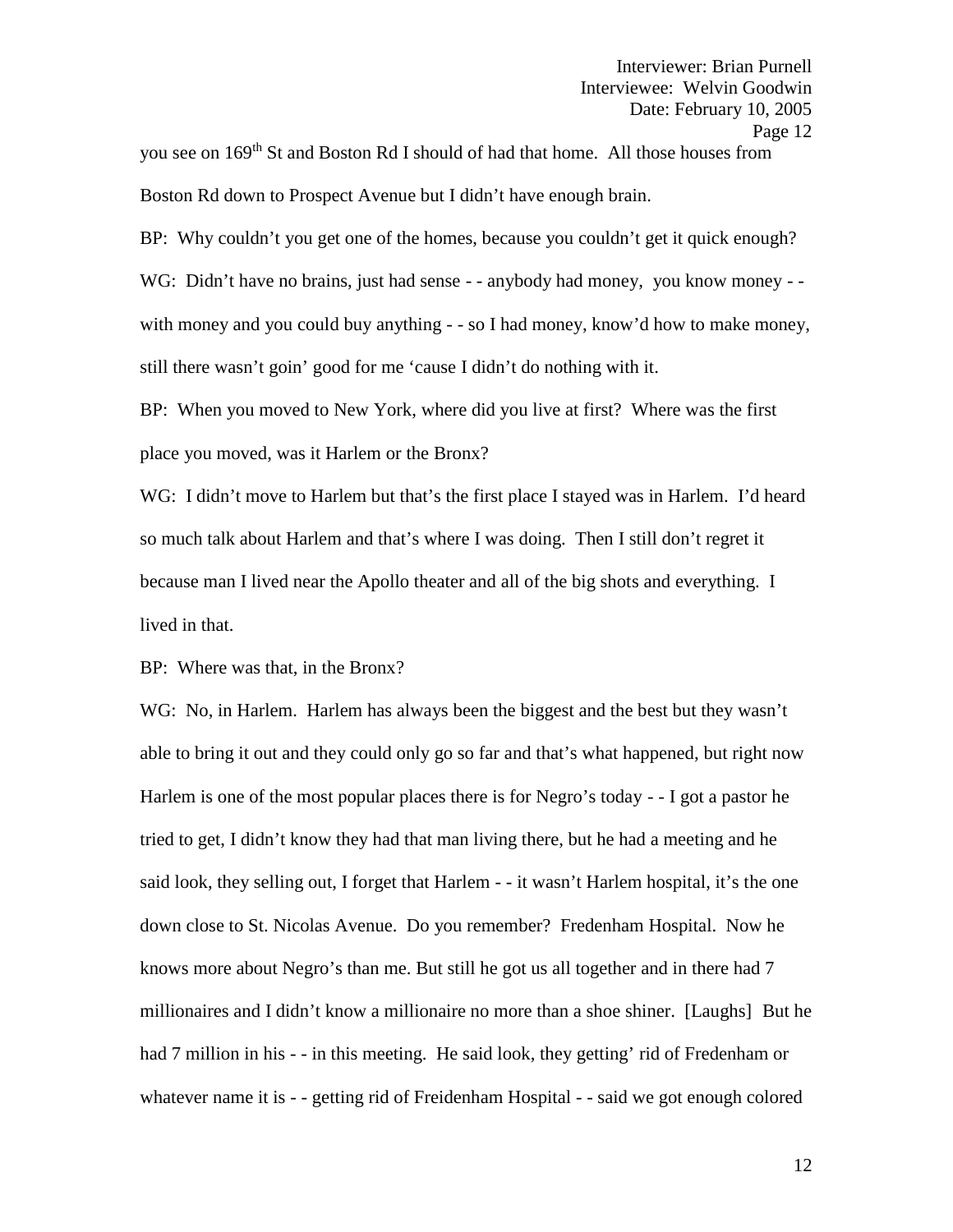people here, we got enough doctors here, we got enough workers here, that we can buy this hospital and it means a lot of good to the colored people. We didn't do it. So they went over and sold that hospital and he still regrets it. Millionaires didn't get up over that money.

BP: When did you move to the Bronx?

WG: I moved to the Bronx - - well, I would say in '47 I moved not to the Bronx, I was living here in the Bronx and had moved on up and then I bought some property and I kept it until about four years ago, maybe five. One of the worst mistakes I ever made in my life.

BP: Selling the property?

WG: Selling the property.

BP: It was in the Bronx?

WG: In the Bronx.

BP: When you moved to the Bronx and when you first came to Harlem, what kind of work were you doing?

WB: Shoe shining.

BP: That was how you made - -

WG: I was working for myself, I always worked for myself. I had a shoe shine parlor on  $130<sup>th</sup>$  St and  $8<sup>th</sup>$  Avenue but I was working in a guys place that he was a shoe shine man that made shoes, you know. He was good at it. So asked him if he could put a place in there and man, did he ever regret when I had to leave.

BP: You made enough money to pay your rent?

WG: Oh yes. I'm still a master shoe shiner.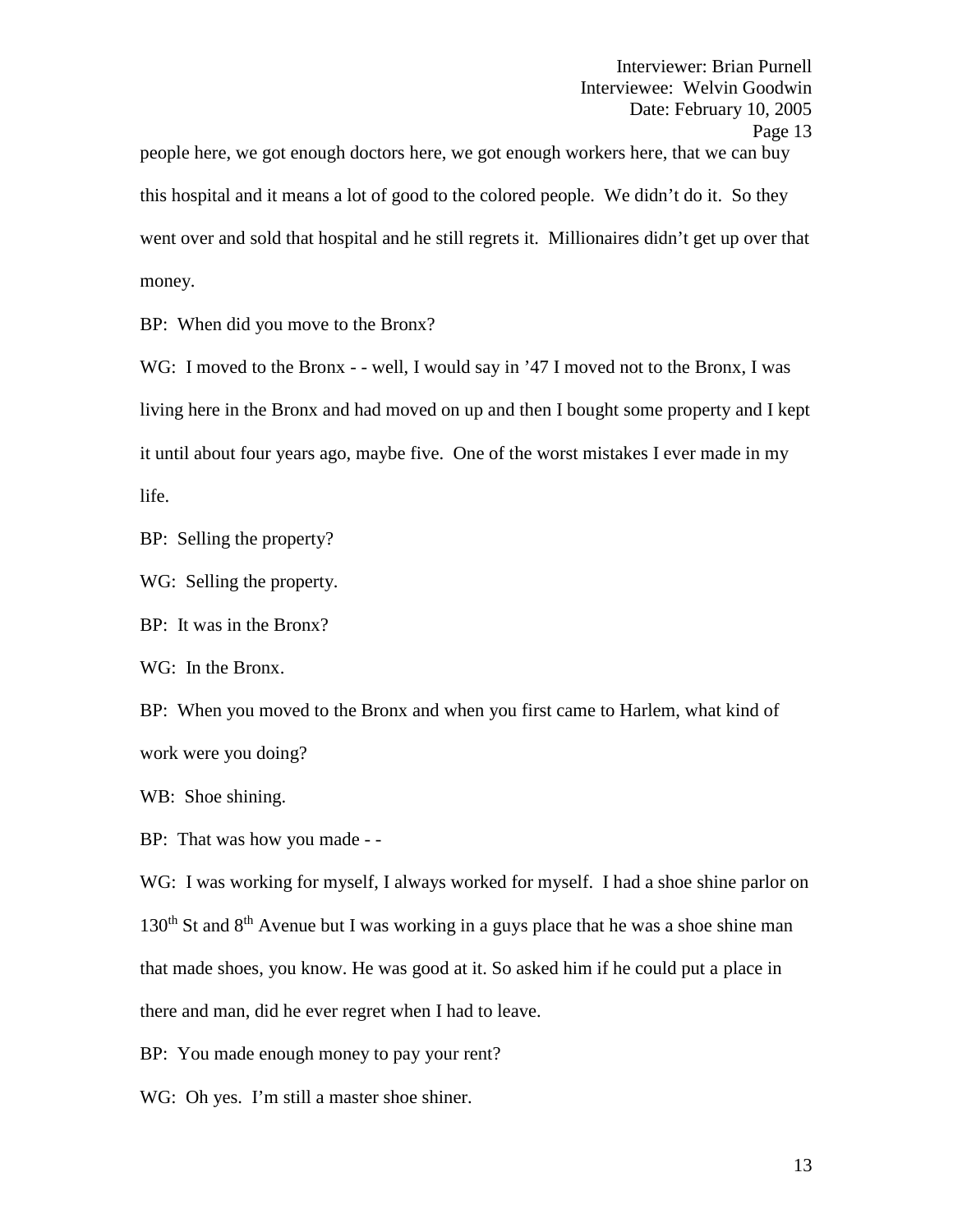BP: What's the secret to shining shoes?

WG: Well the secret is that back bending, [Laughs] you get to rubbing them shoes until they shine. You can' t play, you got to be able - - but I'm glad to the man who brought me up, the old colored man I never will forget. He said "Well son, you got to learn how to bend your back," and you know, so after I learned all of that and come to rely on myself, I never did have to work for nobody else.

BP: What other types of jobs did you do in New York?

WG: Oh I could do most anything. I could help lay concrete, I could work you know as

a [Inaudible] - - any kind of work I could do.

BP: When you first moved to the Bronx, what neighborhood did you live in?

WG: I lived in my own home. I bought my own home.

BP: Where was it?

WG: Right there between - - I would say you wouldn't hardly know where it is - - its called Freeman St. and Boston Rd out there between 4<sup>th</sup> St and Boston Rd.

BP: Is that Morrisania? Is that called the Morrisania - -

WG: No, no. Morrisania was way down below me. I'm between Boston Rd and [Crosstalk].

BP: Now when you moved there was it all blacks or all whites or both?

WG: No they wasn't just - - they was more white than they were black in there but once in a while you know how that goes - - a Negro would get in there and then first thing you know had a bunch of Negro's to move in there. Whether you know it or not, but I know it, but when them Negro's go to coming in, them rich white people go to moving out. So that's when I began to move in there. I really don't regret it because it was my fault. The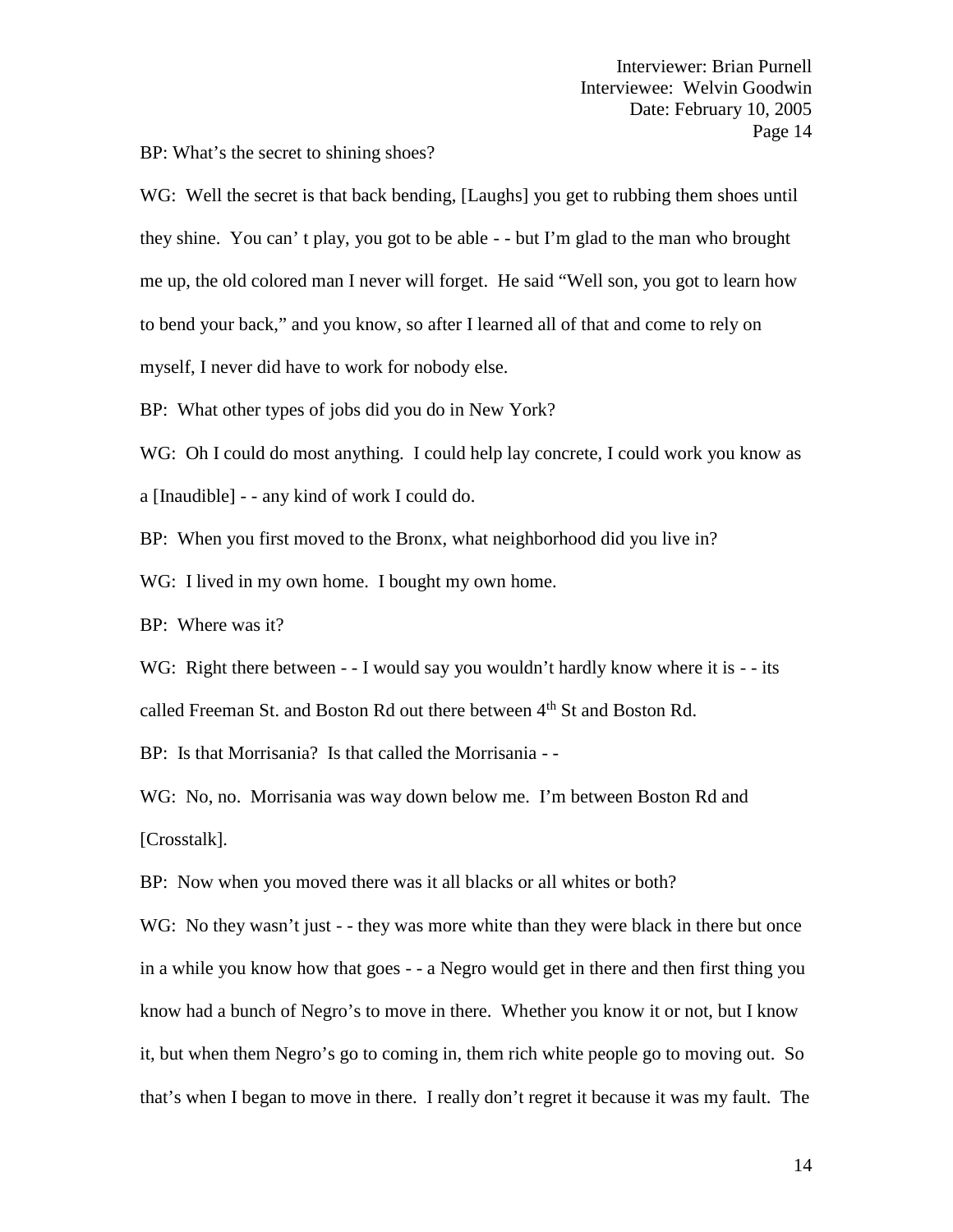Page 15

same house that I bought I could have got even \$10,000 for it, didn't have sense enough to wait. Later I can't recall her name, but she was the seller woman, and she told us well we're never gonna get rid of this hand. Said this is one hand is worth a lot of money and that's when - -I forget - - hell, he knew more of them big-shot people than I do, but yet still I said to him, not him, to the guy that she told him not to get rid of that stuff, he went on and he got rid of it. But still I ain't never regretted coming to New York to stay and I should have went on back when I was in the position to do that. Never did go back - -but there's a lot of people going back south, lot of them. [Crosstalk]

BP: When you left Texas Mr. Goodwin, what was it - - did you witness something specific? You said it was discrimination - -

WG: When you look at the way the Negro's were being treated, and besides some of them were your own people. Now to get down to what he's talking about, one my nephews went to army. He come back home and walked in the house and he hadn't got in that door before this white man walked in behind him. Didn't say nothing to him, walked on by. But then when he said man, what's wrong? They would have killed him. But he was a 33<sup>rd</sup> Degree Mason so they got him out. But that's one of the reasons why I left. BP: Did he fight the white man that walked in - -

WG: Why can't he fight a white man? You can't even do that now! [Laughs] Course that's the way back then. There's a lot of it going on, but it ain't like you can just do it. But right now the white man has always been a coward and he always will be because the Negro's if they tell you don't be there when I come back, you better not be there. Because he's coming back. But I ain't never just - - been treated so bad that it made me leave Texas. It just didn't - - was the way a white man would treat you. And they're still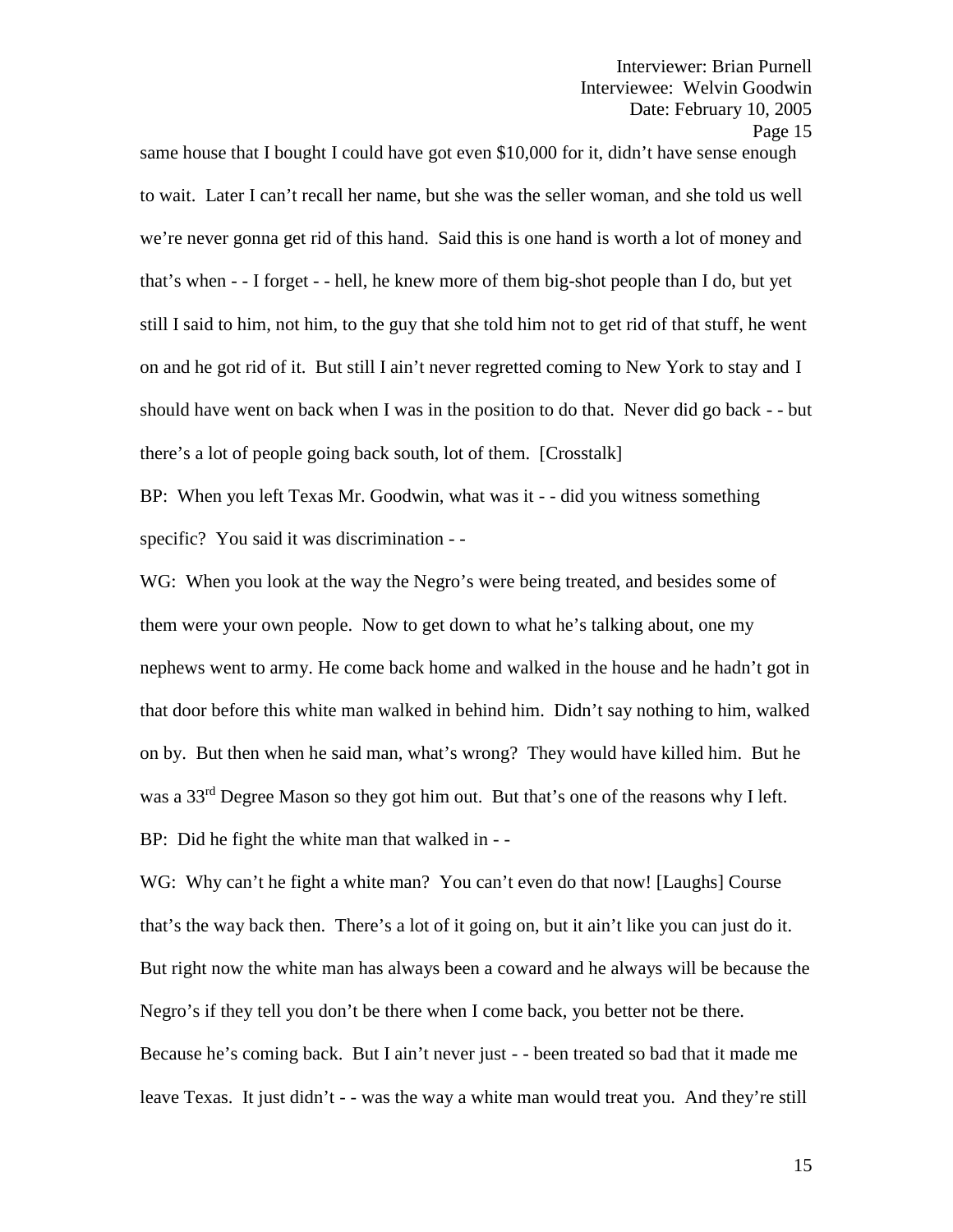doing it and I don't want to just there anywhere you go, you just stay there long enough and you'll see it still in the streets. [Crosstalk]

Oh sure I used to stay with him! I used to stay with - -my mother used to keep two white boys and you don't know about that - - had a tub big and round as that, put all three of us in that tub. That's right. Not in South Carolina, in Texas. But still, it was happening in South Carolina, any kind of Carolina, Missouri, all those places. That's right. But yet it still getting back to these white people and since I've been here, I have a brother-in-law and he's blacker than I am - - and you know that's saying a whole lot - - they went and they mother was so good - - they went out to her and they got the wash tub and put that salt and stuff in and going to make him white. [Laughs] But this happens. But just lucky my mother had [Inaudible] go out and look and when she seen what was coming out of them bars, she couldn't go no further.

BP: When you lived in the Bronx did you attend any churches?

WG: Still the same church I was always going to, I'm still going to that same church.

BP: Which church is that?

WG: [Inaudible] Baptist Church.

BP: Where is that located?

WG: That's located on Hoover Avenue and 172<sup>nd</sup> right there and if you wanna hear some good preaching, just walk in there. [Crosstalk]

BP: Aside from the church were you a member of any other types of groups?

WG: Oh yes. I marched with Martin Luther King so many times.

BP: Really, you left from the Bronx?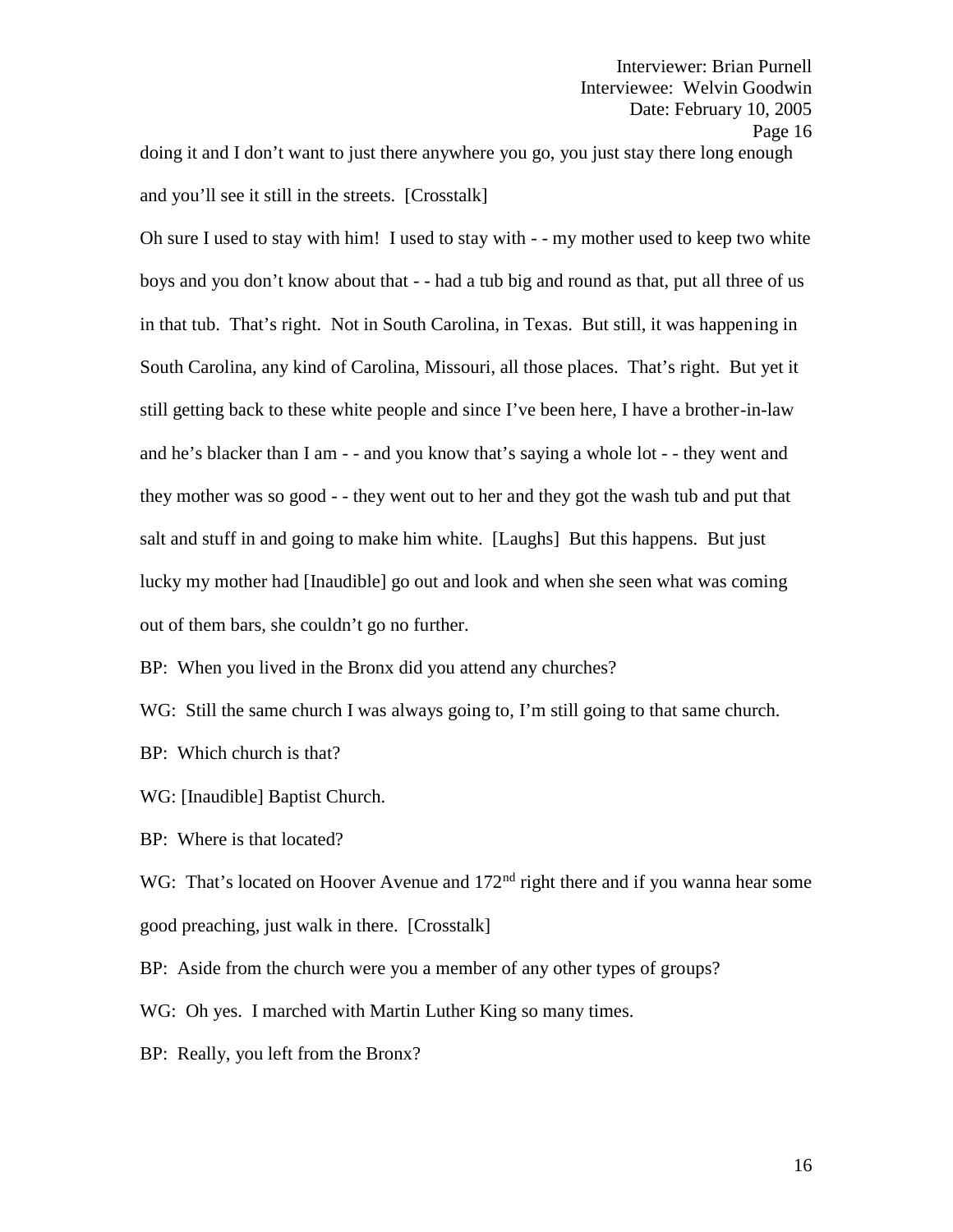Interviewer: Brian Purnell Interviewee: Welvin Goodwin Date: February 10, 2005 Page 17 WG: Went to Selma Alabama when that white woman got killed. I was there. Besides so many other places I've been but that don't mean nothing. [Laughs]

BP: So did you go to Washington DC when - -

WG: That's right. Not this last move now, but the first move that he made in

Washington DC I and my nephew was there.

BP: When he said "I have a dream - -"?

WG: I have a dream. There ain't no song or no story would beat that story. I couldn't believe when they stopped and got it for you that you could ride in the front seat of the bus. I couldn't believe it. I was with 'em, but that just never come in my mind that you'd be able to do that. Then another thing that made me leave Texas, I never did go around too much because I had my own car. White folks didn't like that. My car broke down and I had to go about 40 miles to get back to where my car was so, I got on the bus and sat down and the bus driver stopped the bus. He said "What is wrong with you?" I said "What do you mean what's wrong with me?" He said "You know niggers can't sit on no front seat." I had two nephews with me at that time and I got that thing in my life I told 'em, then when I seen that what people been saying was happening was happening. So me, I jumped up, told 'em bout my two nephews in there and I'm not going - - so a lot of the rest of the Negro's in there didn't say nothing - -Lord just spoke to me and said "Boy, you can't run this country by yourself." [Laughter] So I looked and I did, I walked on to the back and sat down and that's probably what saved me. But they were going to beat me up. Course I wanted to go ride - -

BP: This is when you went to go visit in the south?

WG: Right.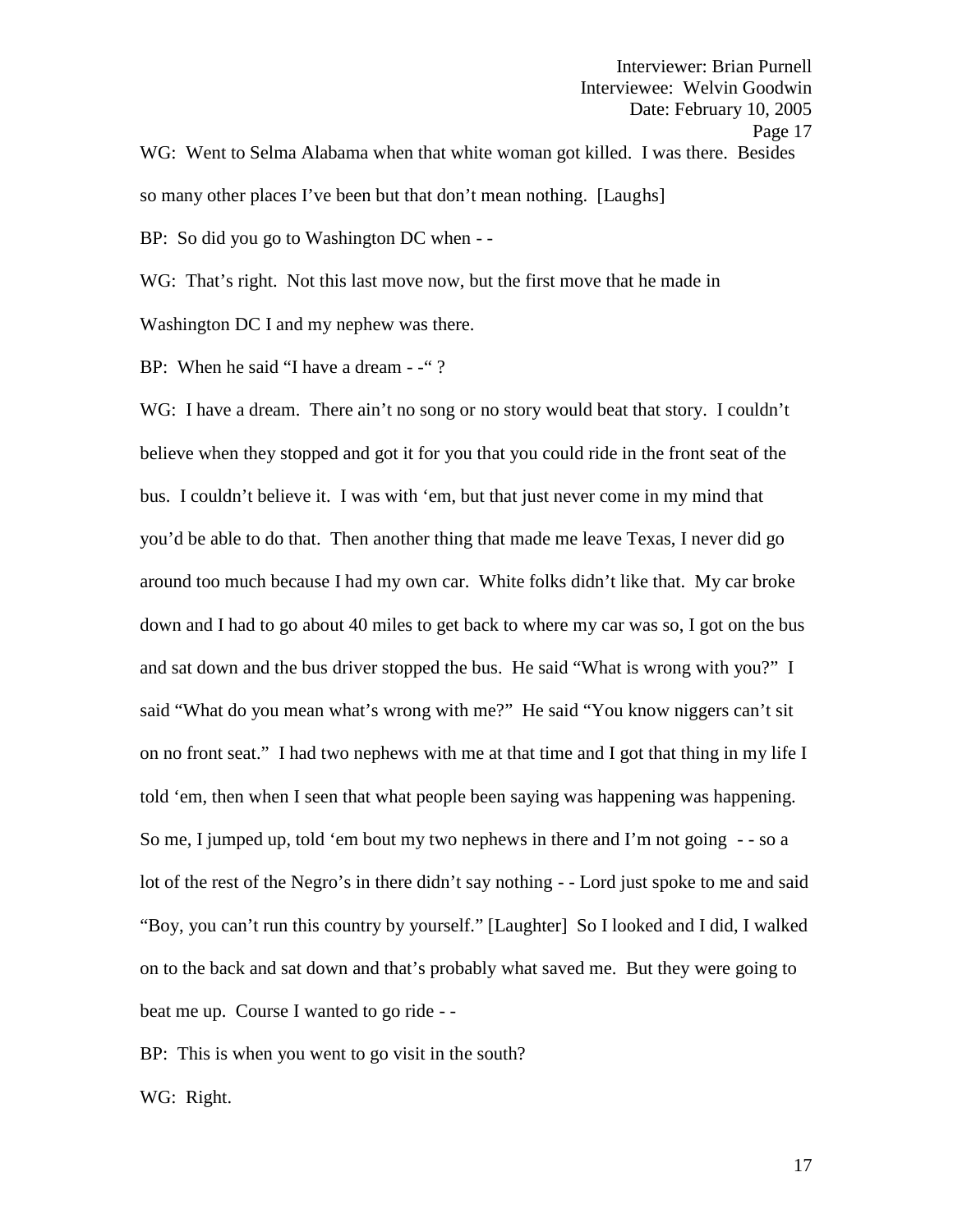BP: When you were living in New York?

WG: Oh no. Lord I was there living in the south. Because that woman, I forget her name even, but Rosa Park I believe was her name, but that woman, she had nerve. She didn't always just sit down and do this - - she didn't do it. She wasn't afraid.

[END TAPE ONE, SIDE ONE; BEGIN TAPE ONE, SIDE TWO]

WG: So that's when that March started out, but I never did figure it was going to end that way.

BP: What about in the Bronx itself, were there people protesting for equal rights in the Bronx?

WG: Yes it was - - definitely. There's still people doing it, but they got such a few that it's probably the rule that Martin left - - 'till it ain't paid too much attention. You were around, you get around, you will see for yourself. There ain't many people that even paid Martin Luther King's birthday any attention.

BP: Who were some of the black leaders in the Bronx that were fighting for equal rights? WG: Well truth be speaking I can't say that - - because I'm a good friend with a lot of them, especially in my past. I never would believe that these guys would do that and see that them dog was coming after them, guns were shot after them, water was poured on them - -

BP: Who's this?

WG: Martin Luther King. And I'm not going to remember what I hear, I was little. And like I said when that white woman got killed, I didn't get afraid of nothing. But what I did get afraid of, I had to take one of my daughter in-laws out in the country and this white man followed me at least 25 miles. And the lord was good to me that time. Before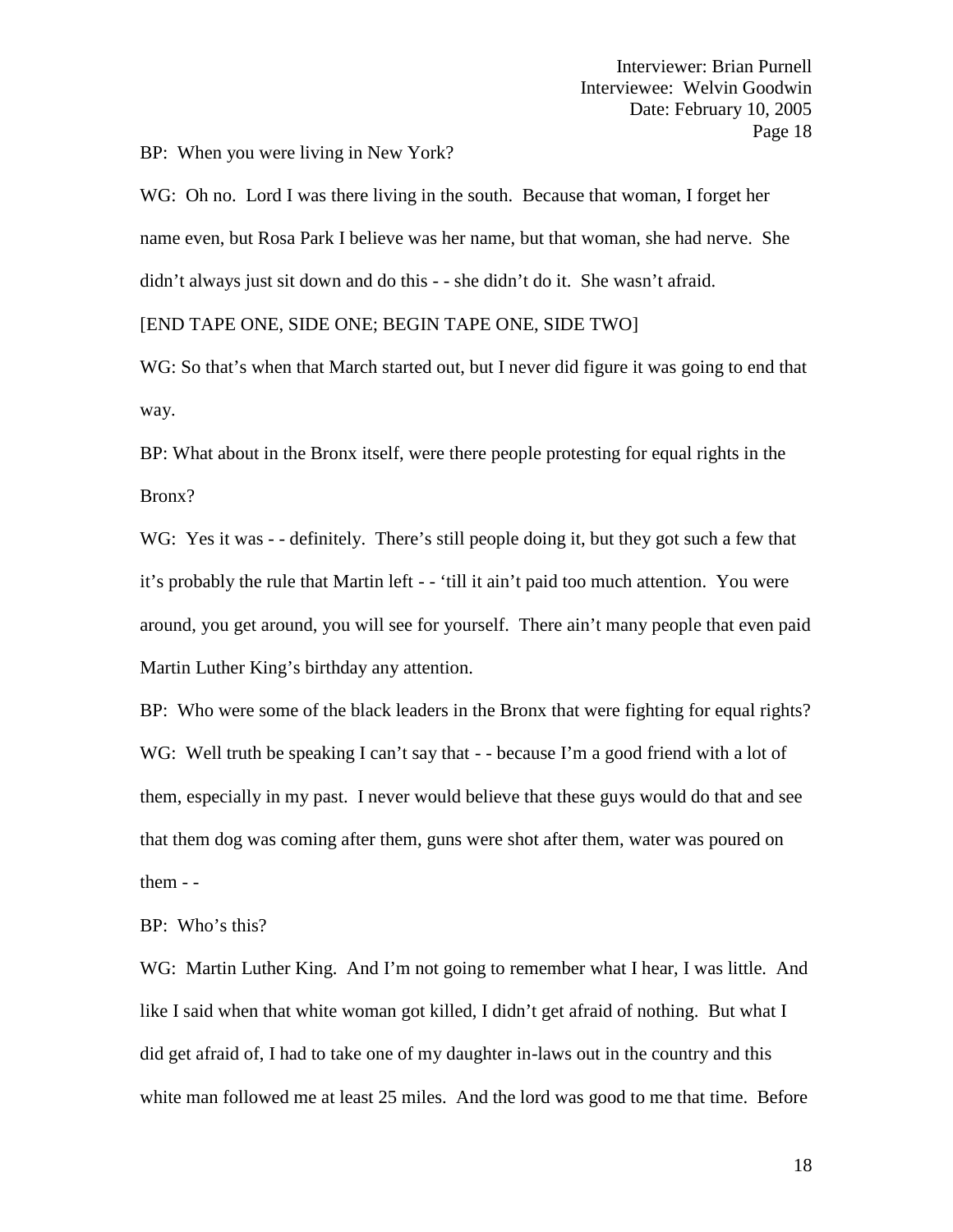we got farther, now this is me saying this, knock us off or kill us you know, I had to go ahead into the pastor and the lord saved us when we turned off, you know they can't come into that pastor so that saved me there. And I never did follow Martin Luther King no more after that because everything was getting in there.

BP: What types of racial discrimination existed in the Bronx during that time? Could black folks live anywhere they wanted?

WG: No. No they couldn't live anywhere they wanted. They did live in a lot of places that they never would have thought they'd of been able to live, but they didn't live any place they wanted to live in.

BP: There was still discrimination.

WG: There was still discrimination. But yet still, the discrimination mostly come because Negro's were beginning to move out of the Bronx. Move way up around Throgsneck and around them there, and they find out they could move up there and that's when - - I would say this myself - - that's the reason the white man began to come back. He began to come back and having a lot of meetings that I know. But they found out that they were done all right to come back, and that's the reason why they began to buy these buildings and things back.

BP: When did you move to the Grand Concourse?

WG: Grand Concourse in '91.

BP: Oh and before that you lived in your own house?

WG: Yes.

BP: In West Farms - -

WG: No.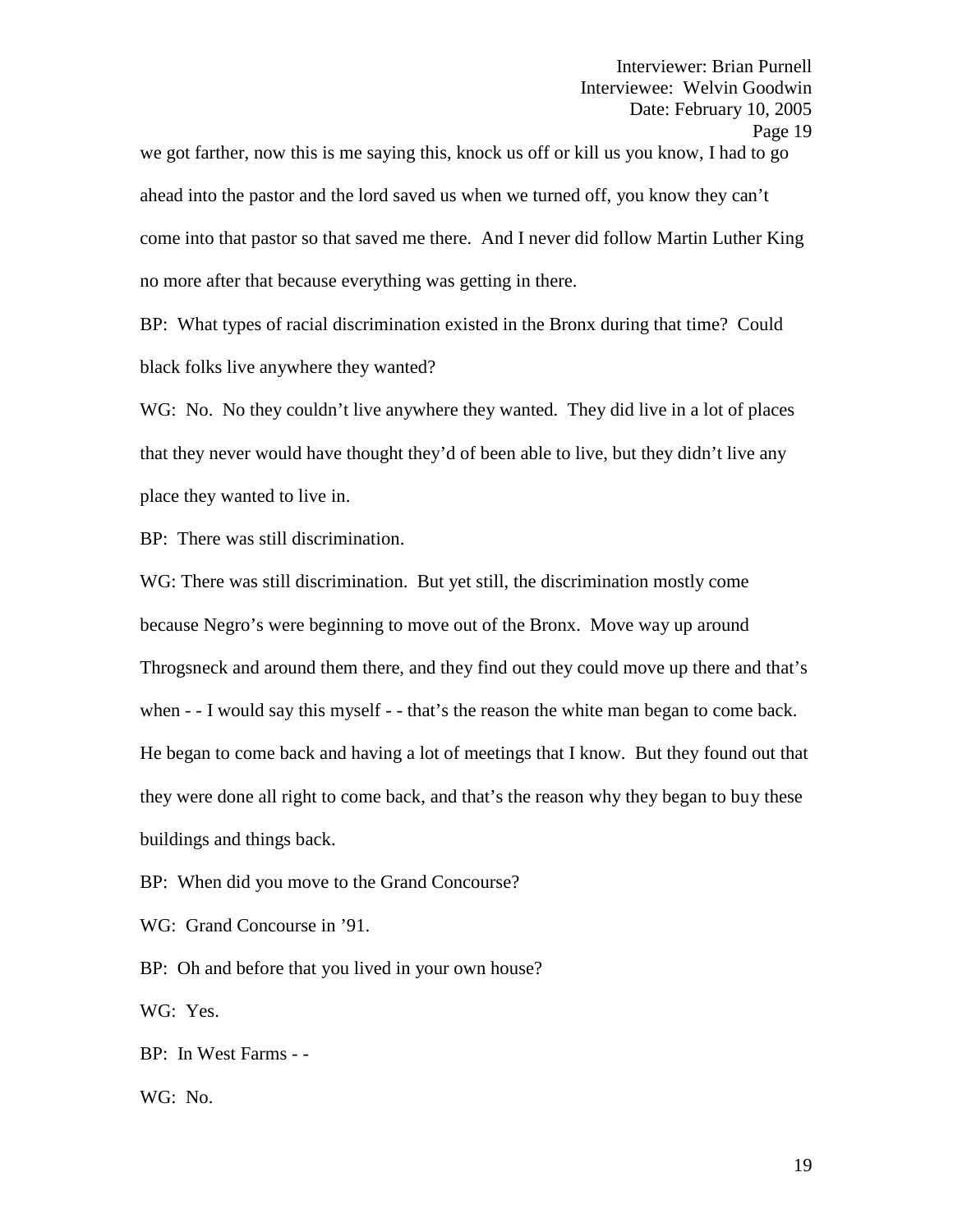BP: Oh on Boston Rd.

WG: On Boston Rd between Boston Rd and Freeman St. But I'm glad you brought that up, this here is what been read about. I went to the courthouse when I bought this house. I was working for a white man that he thought because I'm from the south, now I can be treated any kind of way. So I was working for him \$20 a week and I told him well then you're going to have to raise me. I said when I first started working for you I was just a chauffer. Now we go up on top of the house and when we got through, we done finished the whole house. And I think I'm worth more money than what I'm getting. He said "Well," he says "I'd tell ya, in New York, you get what you are worth." And he said "You ain't worth no more than \$22." So I went to court on that. The white lady - - that's when  $121<sup>st</sup>$  St and  $3<sup>rd</sup>$  Avenue, that was the biggest court around anywhere. [Crosstalk] Yes, the building's still there, but they don't have court there. [Crosstalk] That same - that was big on in them days for colored people, I can't call his name but was in California and he moved back here now. No it wasn't him - - he was a big lawyer, you know his name but I can't call it - - but anyway, he was at - - I mean at court that day. So this white lady got up and said, "Well, what is y'all trying to do? Tryin' to run everybody out of New York?" My lawyer says "No Ms. So and So, he's a professional. He come up here and bought his own land and everything, he's a tax payer and everything." She said, "That makes no difference," she said "I'm giving him three more months." They didn't make a move out of the house that I had bought. [Laughs] I never did forget that. BP: How would you say the Bronx has changed over time?

WG: Oh it's changed a lot. It's changed for the better and the people that wanted to be something or you know, it's changed a lot. Look at - - I can't call the name of it, but that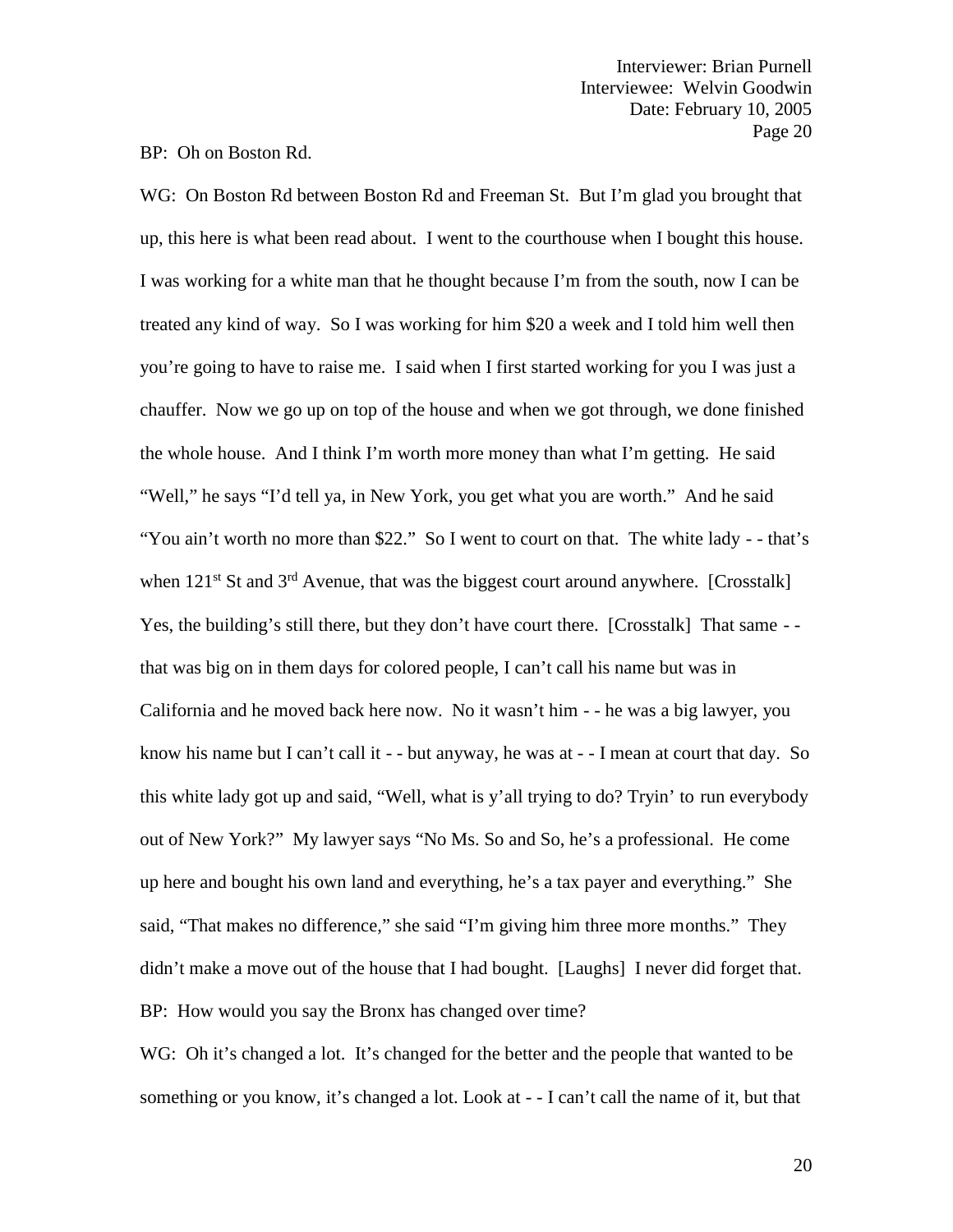place up there on Wilkins Avenue, you know all of those houses - - you know there wasn't no houses down at Negro's could be living in, but almost everything now that's on Boston Rd going up towards  $174<sup>th</sup>$  St, most of them houses belong to Negro's.

BP: Now?

WG: Now. Then you couldn't buy one.

BP: How would they stop Negroes from buying houses? What would they do?

WG: Well - - money would do anything today, much less then. But the ones that had money and was able to buy, they went on and bought 'em.

BP: But how would white folks stop black people from buying?

WG: They couldn't stop 'em, there wasn't hardly any white folks around there. You know that where as I know, anywhere where all the white folks live, Negroes are next in coming in, they going someplace else.

BP: So it was just when one black family moved in then --

WG: No it wasn't one. I had - - his sister lived here, she went down and had a child by her - - she had cares because she had majored in army and they wouldn't even let her by. But before then, finally got one Negro was buying everybody else. Most Negroes, however you see there, on Wilkins St and Boston Rd, most of them houses belong to Negroes. [Crosstalk] I wasn't even gonna walk from Selma to Montgomery. From Montgomery I mean to - - I can't call the name of that place. But we went on across that bridge and I remember they blocked us and we went back and then had to come back across that bridge - - then the next day we went and got enough people that walked across that bridge.

BP: And you made it across.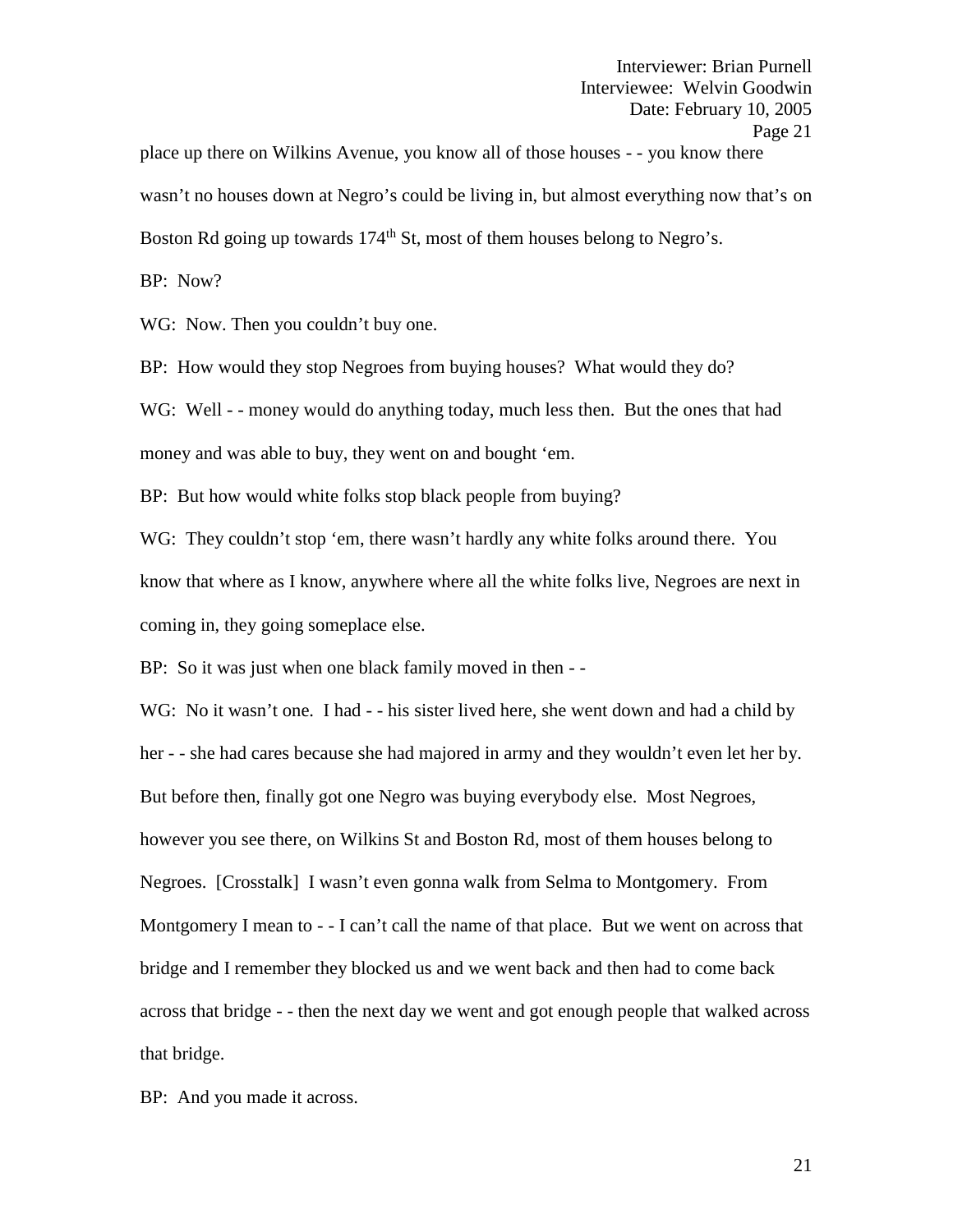WG: Made it across.

BP: Were you afraid?

WG: Sure you gonna be afraid! You have all them white people with guns and you ain't got nothing. We weren't even allowed to have bricks or anything to fight with. That's one thing I loved that man to death, he says no fighting. I can't call the name of it, but these people they wanted to take over themselves, but yet instill, he said no, no fighting. BP: Did you think Dr. King, he had a better message than someone like Malcolm X? WG: Yes.

BP: You thought so?

WG: Yes. He may not have been enthusiastic as him, but he had a better going forward message than anybody. Not just only him - - that means white too. He had the best - how many people would see would get a bunch of people and wouldn't let them fight or hit you back or do anything - - how many would you see out there? He wouldn't let no -- I don't care how bad you was, what bad thing you come from, no, no, no fighting. Well, he done this and done that - - that's when I quit, when that white woman got killed I said well, I'm going to quit because I done seen too much coming into this march and I quit. Voice (V): Mr. Goodwin, did you know Pastor Vernon Johns who was at Dexter Avenue Baptist Church before Dr. Martin Luther King became pastor? Did you know Pastor Vernon Johns?

WG: No. My mind goes backwards you know at my age now, I can't think of too many people's names.

V: Because according to history, he was asked by the sheriff in Georgia to go north because there was some talk about discrimination around the church and Pastor Vernon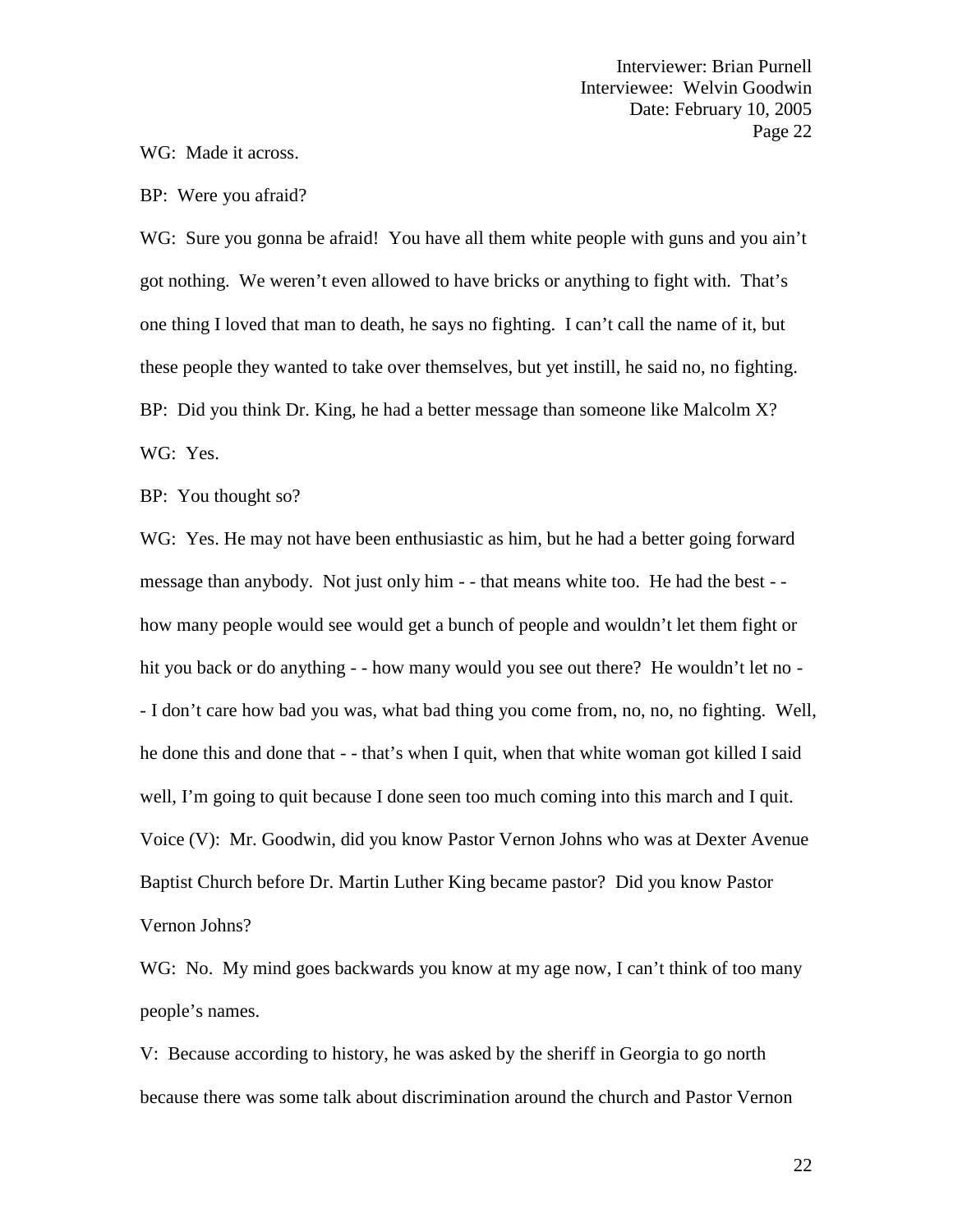Interviewer: Brian Purnell Interviewee: Welvin Goodwin Date: February 10, 2005 Page 23 Johns told his congregation "If you see a good fight, get in it." And the board of Deacons brought it to ask him to leave the church because they felt he was leading the church towards violence.

WG: Well that's one thing about it.

BP: I just have a few more - - When you went to DC with Dr. King, when you went to

Selma, did you go from the Bronx with your church or did you go by yourself?

WG: No - - out of the Bronx had to go.

BP: From the Bronx?

WG: Right.

BP: Who did you go with?

WG: No I have never told - -

BP: No, not the people, did you travel with your church or your --

WG: Well, yes there was mostly church people.

BP: Were there a lot of people from the Bronx that went?

WG: Oh yes.

BP: We heard that Reverend Edgar Hawkins of St. Augustine Presbyterian, that he organized a lot of buses to go down to that event. I was wondering if you might - - WG: Well truth be speaking I can't remember all of those things, but there was buses that left and went from here to there, but then in still, I can't remember - - too tough now - - who they was - - just like the first - - big bus thing that ever was, was when they went to Washington that time in March. And I couldn't believe that was staying, but I went. And after I seen it stood up I just said no I couldn't do anything but feel ya.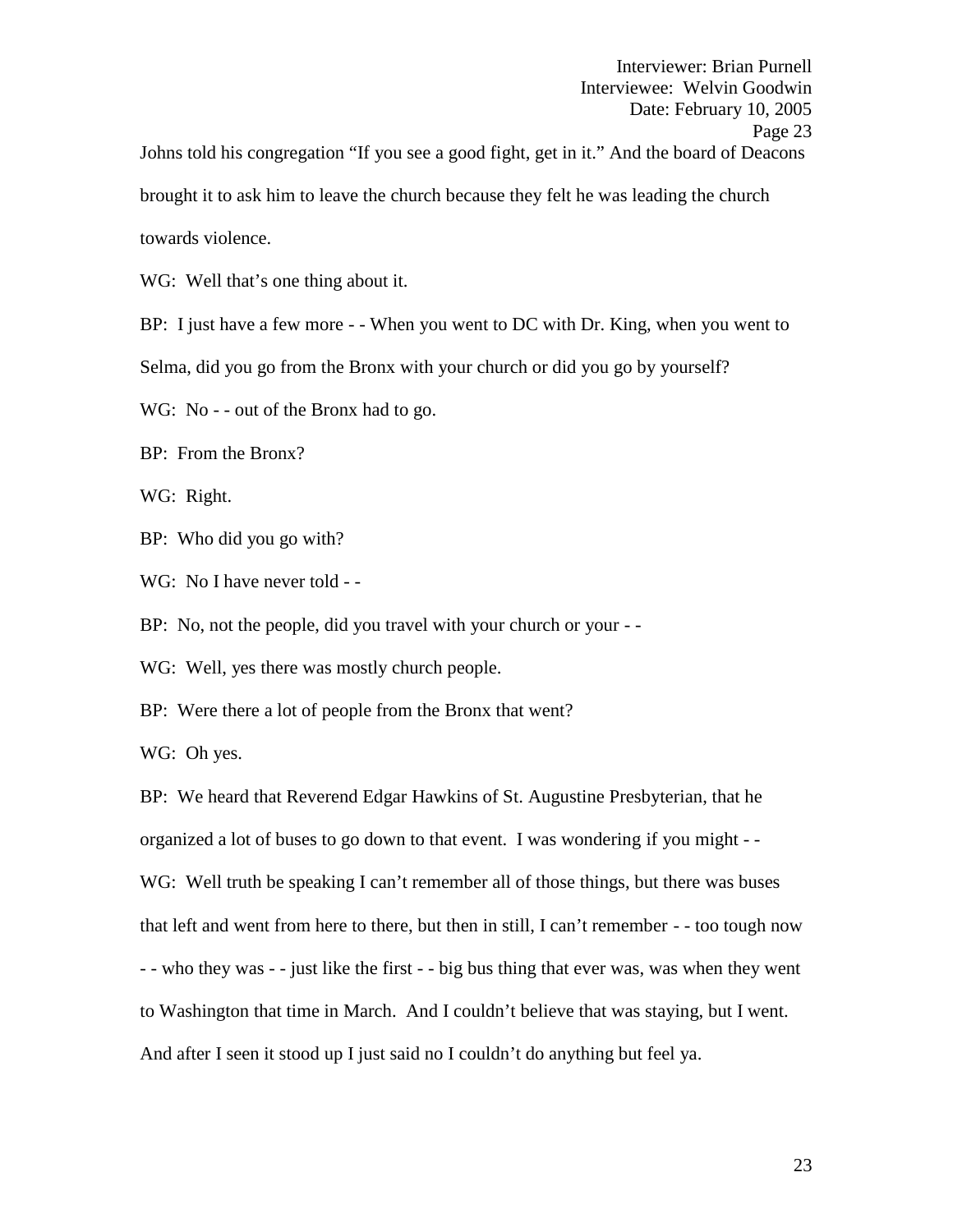BP: If you had something, a message that you wanted to say to other people, especially from your experience, what would it be? What would you want to share with people, a lesson you've learned from your life that you think is important to share?

WG: Well the only message that I would have would be that you got to quit going to the devil and serve the lord. And that's always been my - - and my mother was a Christian woman and that's one reason why the - - If you see the most Christian people, they [Inaudible] They go out there, and do it all there own thing, but next thing you know they don't even come back in. Coming in serving the lord. That's another thing about the generation of today, we have so many people against one another. It ain't going to straighten up until you trust the lord and serve the lord because it cannot be straightened up if you just talking too long. I lived through a many dark phases, but ain't never one I went through that the lord didn't see me through. I've been shot at and I've even tried to be robbed, the lord was just always with me. But like I said, I never did have a bad word said to me in Texas until this white woman here in the court, when she was listening to my testimony, and coming to writing down. And when she got through writing, she looked at me and said "Well what y'all trying to do, you tryin' to run everybody out of New York?" And my lawyer he says, "Well look, this man is coming here to buy property, and he pays taxes." She said, "That makes no difference." Gave me 6 more months before I get in into my own house. I never did forget that.

BP: And that happened in New York, not Texas.

WG: New York, right down on  $181<sup>st</sup>$  St and  $3<sup>rd</sup>$  Avenue before they moved those trains from - - and when she said that, I didn't think I was going to go over there but jumped up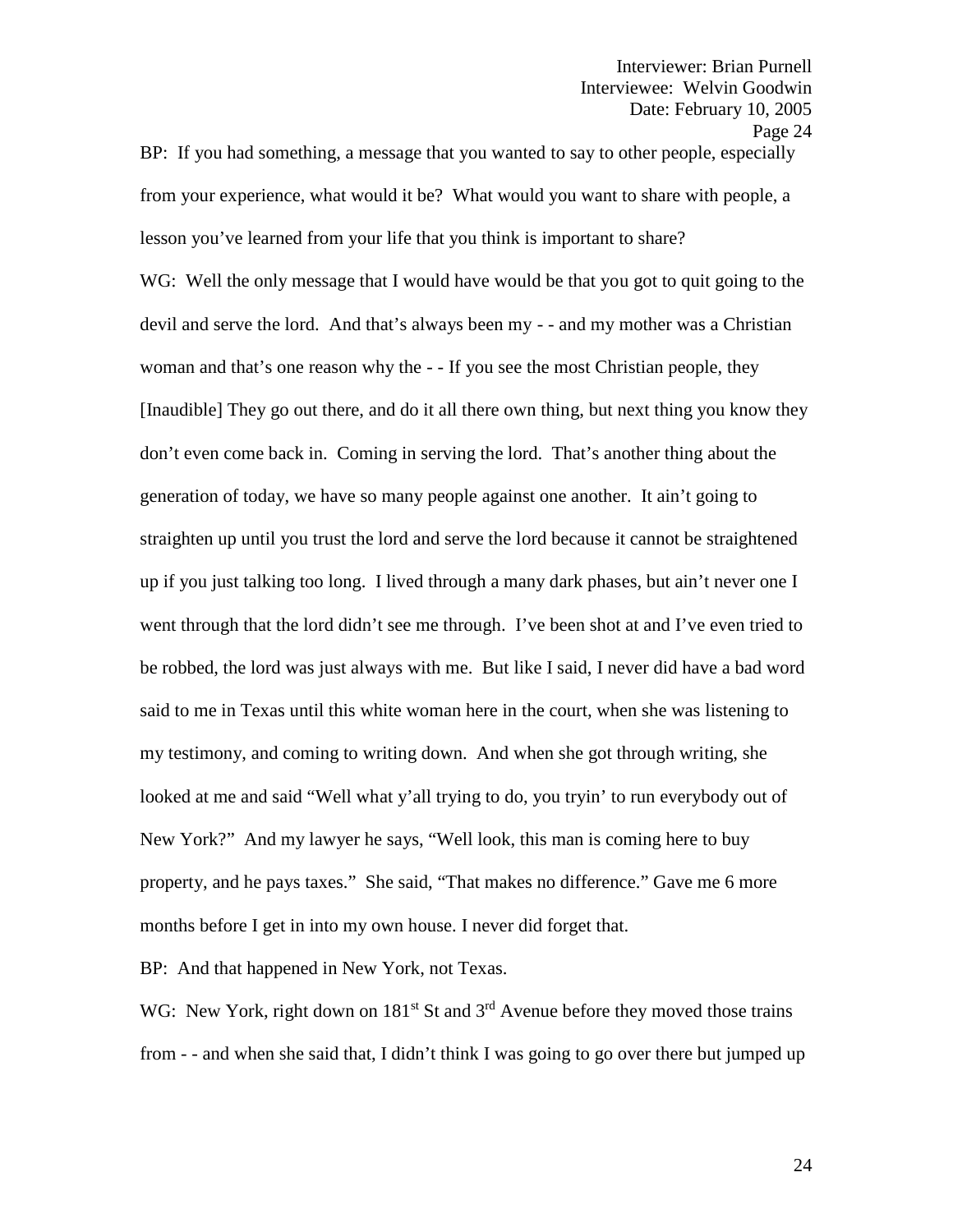BP: Mr. Goodwin thank you very much for your time sir.

WG: Well I don't say I wish we had more time. [Laughter] You just learned a little more than what you want to hear and just I told a little bit that I should have told a long time ago, but the only reason you sitting up there now. He may not know, you may not know, that man is because you sitting right there.

BP: That's true.

WG: Not that I - - I always got along with everybody. Your color don't mean nothing, just the way you treat me, treat other people, and you did such a good job there. I'm old enough to know and to tell when you make one of them - - [Laughter] But yet still this is the lord's work and he gone keep on working 'till he get us all back together. I may not live to see it but god is going to bring us all back together and the reason I know that, I been here like I was saying ever since '45. I've been right here in the Bronx. But yet still, I have known places right here in New York, you couldn't go to the church. There were churches you couldn't go to. But right now, you got one - - if you serve the lord you walk in, course there's no door closed that the lord won't let you walk in. There ain't many people want to hear that kind of message, but if - - I wish you would have been able to go to church with me on Sunday. Not because you were white, but that do makes a difference. We don't have that many white people in our churches that we supposed to have, and we ain't never gonna have them until they get god inside of them and you get god inside of you; we can all get together.

BP: Right.